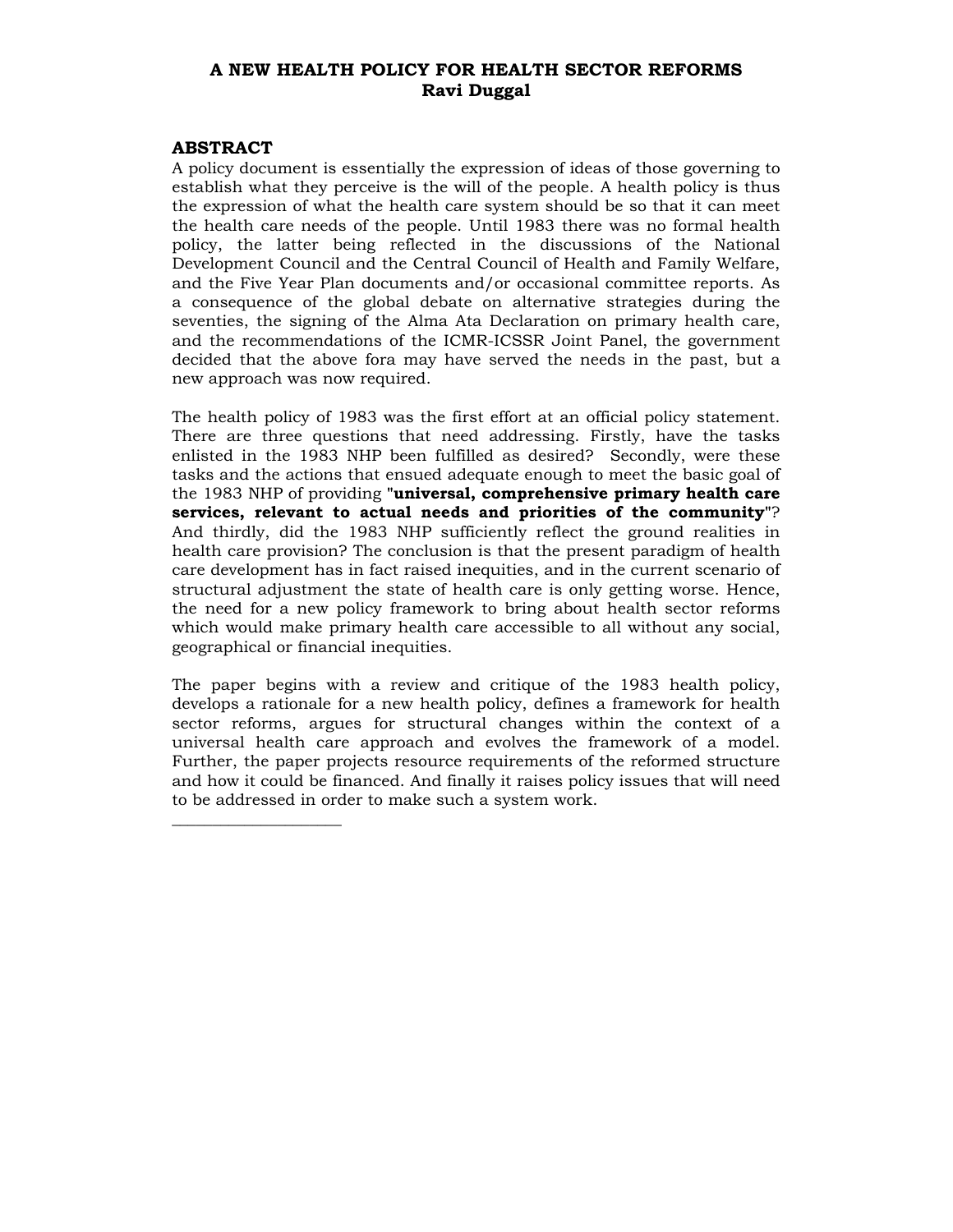# **A NEW HEALTH POLICY FOR HEALTH SECTOR REFORMS Ravi Duggal**

*This paper is not intended to be a definitive set of recommendations but only the exploration of the idea that health care provision can be made universally available in an equitable way as has happened in many other countries. The issues raised in this paper need to be debated, both by policy makers and public concern groups. The model outlined is only a medium to identify issues of concern for policy development and reform. The issues of concern that emerge in the discussion are in a sense independent of the model. The model only forms a context. Most of the issues raised can be implemented independent of the model. The objective here is to begin a debate so that the formulation of a modified or a new health policy can benefit from such deliberations. This paper was originally prepared as a discussion document for the Union Ministry of Health and Family Welfare and is part of the document I prepared as a WHO Consultant to the Ministry (WHO: IND MPN 001/G -August 1993). The present version has been modified and updated.* 

**PREAMBLE: Health is one of the goods of life to which man has a right; wherever this concept prevails the logical sequence is to make all measures for the protection and restoration of health to all, free of charge; medicine like education is then no longer a trade - it becomes a public function of the State ...** *Henry Sigerist*

#### **Review of the 1983 National Health Policy**

A policy document is essentially the expression of ideas of those governing to establish what they perceive is the will of the people. These may not necessarily coincide for various reasons and influences that impinge upon both the rulers and the ruled. Implementing a policy, especially if it seeks to significantly change the status quo, necessarily requires a political will. Whether the political will is expressed through action depends on both the levels of conscientisation of the electorate and the social concerns of those occupying political office.

A health policy is thus the expression of what the health care system should be so that it can meet the health care needs of the people. The health policy of Independent India, adopted by the First Health Ministers' Conference in 1948 were the recommendations of the Bhore Committee. However, with the advent of planning the levels of health care, as recommended by the Bhore Committee, were diluted by subsequent committees and the Planning Commission. In fact, until 1983 there was no formal health policy, the latter being reflected in the discussions of the National Development Council and the Central Council of Health and Family Welfare, and the Five Year Plan documents and/or occasional committee reports (see Annexe 1). As a consequence of the global debate on alternative strategies during the seventies, the signing of the Alma Ata Declaration on primary health care and the recommendations of the ICMR-ICSSR Joint Panel, the government decided that the above fora may have served the needs in the past but a new approach was now required,

"It is felt that an integrated, comprehensive approach towards the future development of medical education, research and health services requires to be established to serve the actual health needs and priorities of the country. It is in this context that the need has been felt to evolve a National Health policy," (MoHFW, 1983, p 1)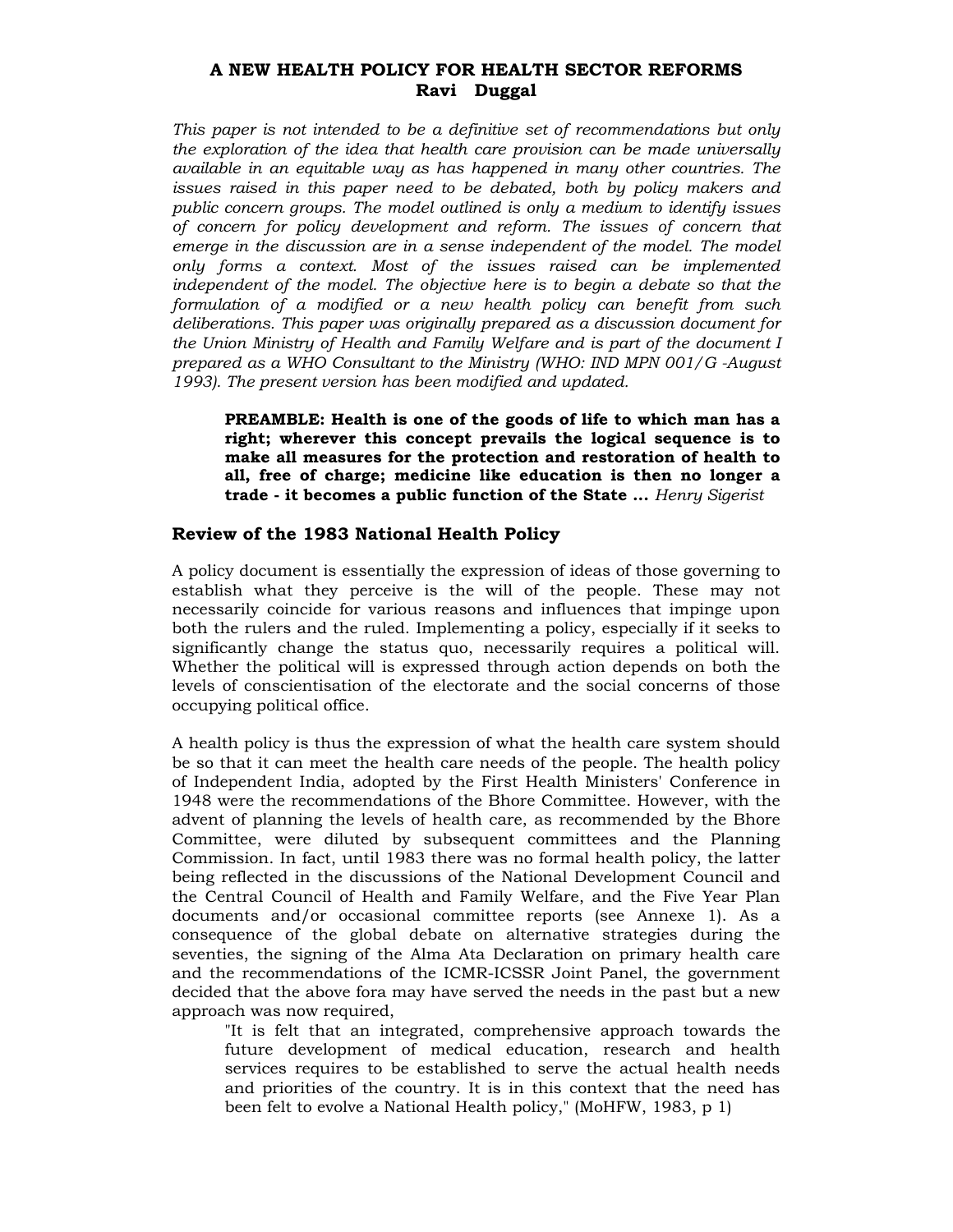The salient features of the 1983 health policy were:

- (a) It was critical of the curative-oriented western model of health care,
- (b) It emphasised a preventive, promotive and rehabilitative primary health care approach,
- (c) It recommended a decentralised system of health care, the key features of which were low cost, deprofessionalisation (use of volunteers and paramedics), and community participation,
- (d) It called for an expansion of the private curative sector which would help reduce the government's burden,
- (e) It recommended the establishment of a nationwide network of epidemiological stations that would facilitate the integration of various health interventions, and
- (f) It set up targets for achievement that were primarily demographic in nature.

There are three questions that must now be answered. Firstly, have the tasks enlisted in the 1983 NHP been fulfilled as desired? Secondly, were these tasks and the actions that ensued adequate enough to meet the basic goal of the 1983 NHP of providing **"universal, comprehensive primary health care services, relevant to actual needs and priorities of the community"** (MoHFW,1983, p 3-4)? And thirdly, did the 1983 NHP sufficiently reflect the ground realities in health care provision?

During the decade following the 1983 NHP rural health care received special attention and a massive program of expansion of primary health care facilities was undertaken in the  $6<sup>th</sup>$  and  $7<sup>th</sup>$  Five Year Plans to achieve the target of one PHC per 30,000 population and one subcentre per 5000 population. This target has more or less been achieved, though few states still lag behind. However, various studies looking into rural primary health care have observed that, though the infrastructure is in place in most areas, they are grossly underutilised because of poor facilities, inadequate supplies, insufficient effective person-hours, poor managerial skills of doctors, faulty planning of the mix of health programs and lack of proper monitoring and evaluatory mechanisms. Further, the system being based on the health team concept failed to work because of the mismatch of training and the work allocated to health workers, inadequate transport facilities, non-availability of appropriate accommodation for the health team and an unbalanced distribution of work-time for various activities. In fact, all studies have observed that family planning, and more recently immunisation, get a disproportionately large share of the health workers' effective work-time. (NSS,1987, IIM(A),1985, NCAER,1991, NIRD,1989, Ghosh,1991, ICMR,1989, Gupta&Gupta,1986, Duggal&Amin,1989, Jesani et.al,1992, NTI,1988, ICMR,1990)

Among the other tasks listed by the 1983 health policy, decentralisation and deprofessionalisation have taken place in a limited context but there has been no community participation. This is because the model of primary health care being implemented in the rural areas has not been acceptable to the people as evidenced by their health care seeking behaviour. The rural population continues to use private care and whenever they use public facilities for primary care it is the urban hospital they prefer (NSS-1987, Duggal & Amin,1989, Kannan et.al.,1991, NCAER,1991, NCAER,1992, George et.al.,1992). Let alone provision of primary medical care, the rural health care system has not been able to provide for even the epidemiological base that the NHP of 1983 had recommended. Hence, the various national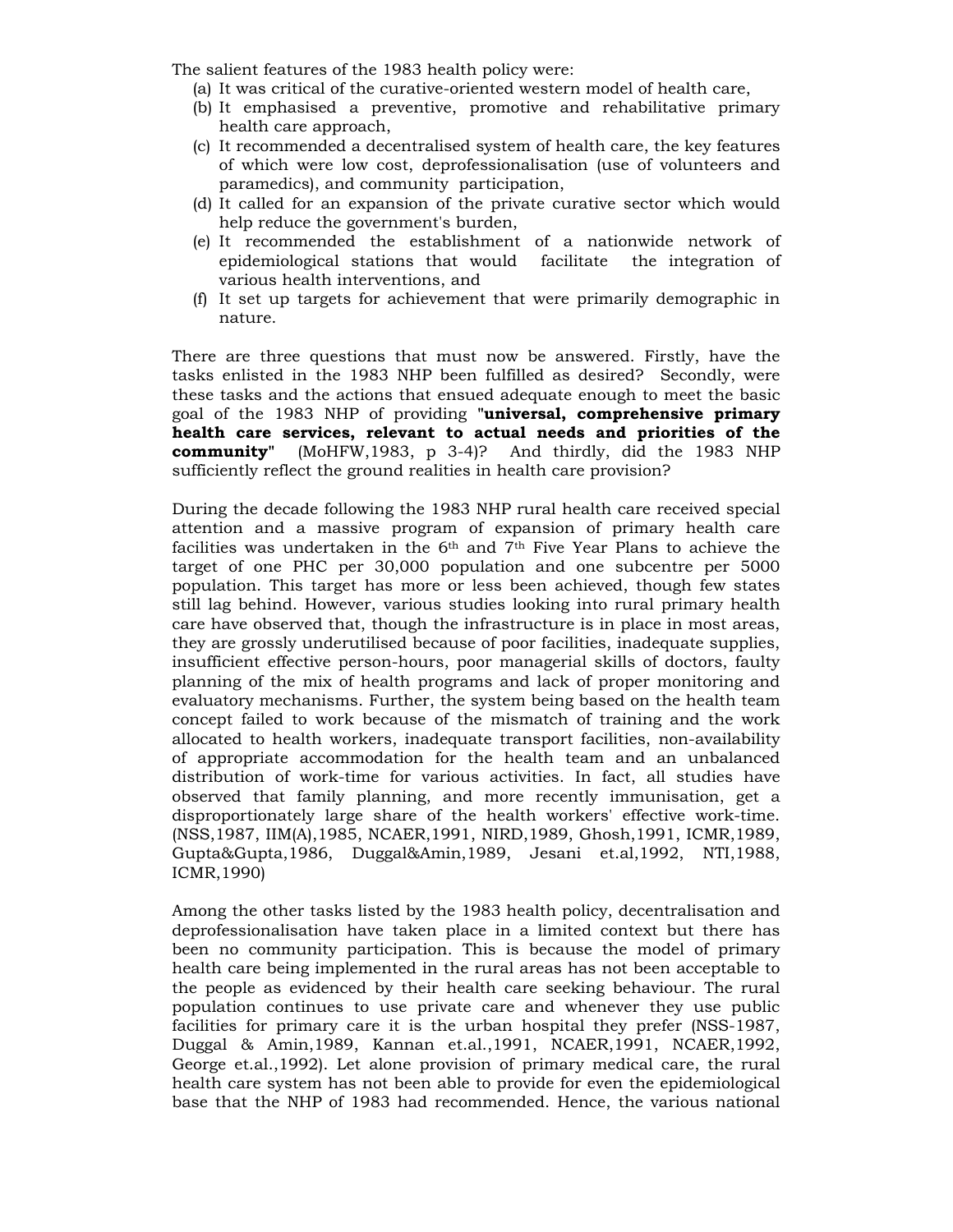health programs continue in their earlier disparate forms, as was observed in the NHP (MoHFW,1983, p 6).

As regards the demographic and other targets set in the NHP, only crude death rate and life expectancy have been on schedule. The others, especially fertility and immunisation related targets are much below expectation, and those related to national disease programs are also much below the expected level of achievement. In fact, we are seeing a resurgence of communicable diseases.

However, where the expansion of the private health sector is concerned the growth has been phenomenal thanks to state subsidies in the form of medical education, soft loans to set up medical practice etc... The private health sector's mainstay is curative care and this is growing over the years (especially during the eighties and nineties) at a rapid pace largely due to a lack of interest of the state sector in non-hospital medical care services, especially in rural areas (Jesani&Ananthram,1993). Various studies show that the private health sector accounts for over 70% of all primary care treatment sought, and over 40% of all hospital care (NSS-1987, Duggal&Amin,1989, Kannan et.al.,1991, NCAER,1991, George et.al.,1992). This is not a very healthy sign for a country where over three-fourths of the population lives at or below subsistence levels.

The above analysis clearly indicates that the 1983 NHP did not reflect the ground realities adequately. The tasks enunciated in the policy were not sufficient to meet the demands of the masses, especially those residing in rural areas. "Universal, comprehensive, primary health care services", the 1983 NHP goal, is far from being achieved. The present paradigm of health care development has in fact raised inequities, and in the current scenario of structural adjustment the present strategy is only making things worse. The current policy of selective health care, and a selected target population has got even more focused since the 1993 World Development Report: Investing in Health. In this report the World Bank has not only argued in favour of selective primary health care but has also introduced the concept of DALYs (Disability Adjusted Life Year's) and recommends that investments should be made in directions where the resources can maximise gains in DALYs. That is, committing increasing resources in favour of health priorities where gains in terms of efficiency override the severity of the health care problems, questions of equity and social justice. So powerful has been the World Bank's influence, that the WHO too has taken an about turn on its Alma Ata Declaration. WHO in its "Health For All in the  $21<sup>st</sup>$  Century" agenda too is talking about selective health care, by supporting selected disease control programs and pushing under the carpet commitments to equity and social justice. India's health policy too has been moving increasingly in the direction of selective health care - from a commitment of comprehensive health care on the eve of Independence, and its reiteration in the 1983 health policy, to a narrowing down of concern only for family planning, immunisation and control of selected diseases.

Hence, one has to view with seriousness the continuance of the current paradigm and make policy changes which would make primary health care as per the needs of the population a reality and accessible to all without any social, geographical and financial inequities.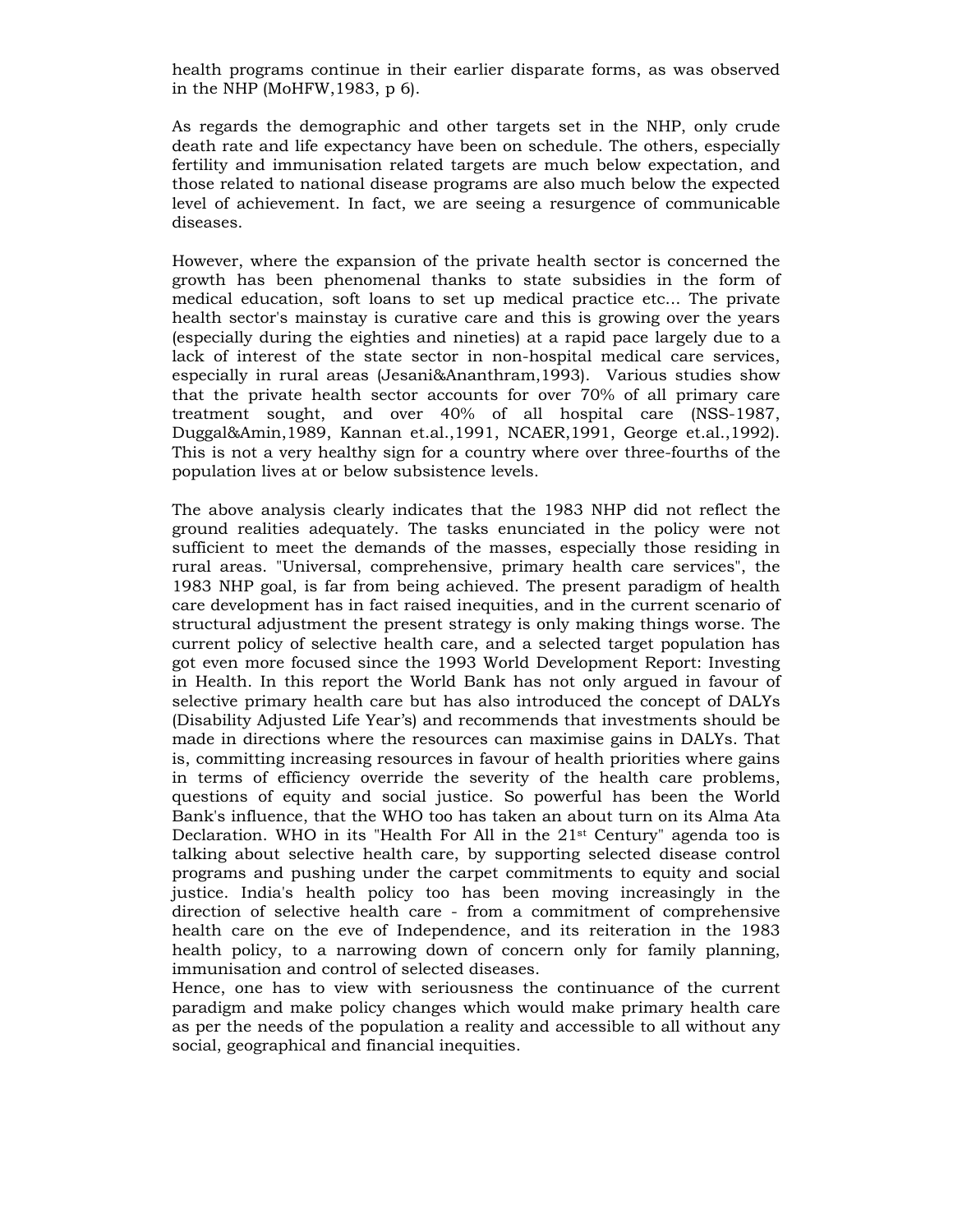Universal coverage and equity for primary health care are accepted and oft repeated goals. It is often mentioned to be a fundamental human right. Universal coverage and equity are closely related.

"Equity in health implies that ideally everyone should have a fair opportunity to attain their full health potential and, more pragmatically, that no one should be disadvantaged from achieving this potential... Equity is therefore concerned with creating equal opportunities for health and with bringing health differentials down to the lowest level possible" (Whitehead,1990, p 9).

This is possible only when health care programs can assure universal coverage. The experience of all countries having near-universal health care systems is that with increased coverage of, health care services and population, inequities decline rapidly.

To assure equity and universal coverage the present health care system needs modifications. The health sector in India is a mix of public and private health care services. To compound this duality there are multiple systems allopathy, ayurveda, homoeopathy, unani, siddha etc... Studies have shown that the multiplicity of systems is confined to training alone because in actual practice an overwhelming number of practitioners of all systems practice modern medicine (NSS-1987, Duggal&Amin,1989, Kannan et.al.,1991, NCAER,1991, NCAER,1992, George et.al.,1992, FRCH,1993, Nandraj&Duggal,1996). Thus in practical terms multiple systems do not operate widely, as an overwhelming number of practitioners prescribe or treat with modern medicines.

As mentioned earlier, the private health sector is concerned primarily with curative services. Medical care for common illnesses is provided through general practitioners, who constitute 80% of the private health sector. These practitioners, qualified in various systems of medicine, practice modern medicine - a whopping 96% of them according to the 1987 National Sample Survey on morbidity and utilisation of health services. Thus, private medical practitioners operate under conditions of complete absence of any control, monitoring and regulation by either the government or professional bodies. In fact, there are a large, unknown number of unqualified practitioners, especially in areas where qualified doctors are difficult to find. The general practitioners, as mentioned earlier, together handle over three-fourths of all outpatient cases in both rural and urban areas. The role of the private sector in hospital care is comparatively limited but expanding at a fast rate. The private sector, though owning 58% of the hospitals accounts for only 30% of the hospital beds and 40% of all hospital cases (NSS-1987). However, with the availability of a new generation of health care technologies and the consequent entry of the corporate sector in a large way, the private hospital sector is all set for an unprecedented growth (Jesani,1993).

In contrast, the public health sector presents a vastly different picture. In urban areas the public health sector has hospitals and dispensaries which provide both outpatient and inpatient care. These hospitals are generally overcrowded; firstly, because their number is inadequate and they are insufficiently staffed, and secondly, populations from peripheral rural areas also utilise urban hospitals for both outpatient and inpatient care because rural areas lack these services. In the 1983 NHP it was recommended that hospitals should become only referral centres but no effort is in evidence for evolving such a system. In the rural areas the state has set up a network of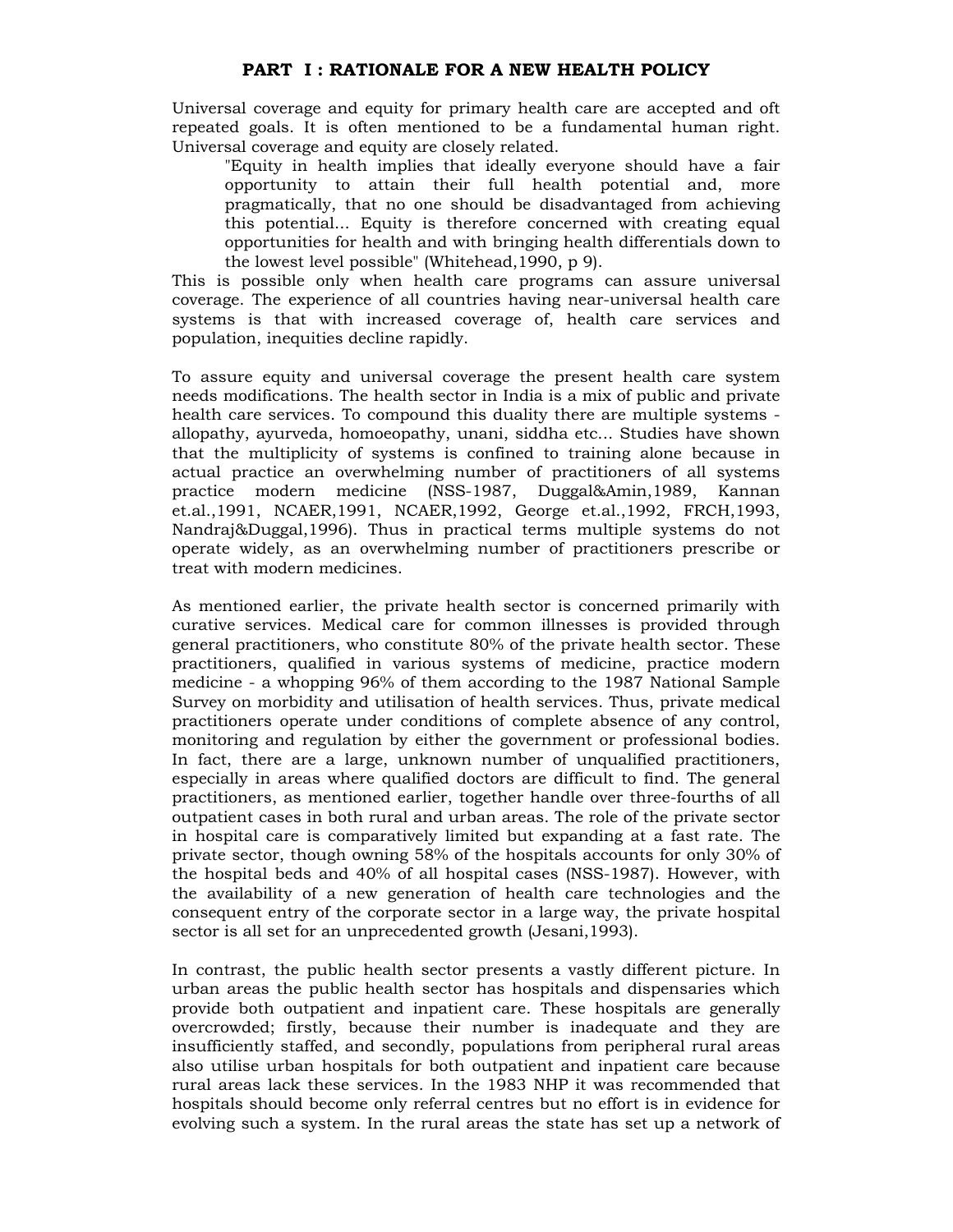primary health centres through which various national health programs are integrated. We have discussed in a preceding section the observations of various studies on the performance and utilisation of PHCs. The weakest component of PHC services is curative care and this is the main reason why PHCs are so grossly underutilised - less than 8% of all illness care (NSS-1987, NCAER,1991, Jesani,1992) - and have so little credibility. The PHCs and subcentres in public opinion are basically family planning centres. The effort at setting up rural hospitals to fill this demand gap for curative care is woefully slow, and is further made more difficult with the non-availability of medical personnel. Observations show that where rural hospitals are well staffed and equipped they are as crowded as the district hospitals. Thus, in comparative terms the public sector serves the urban areas better than it does the rural areas but in absolute terms even the urban population is underserved as far as public health services are concerned.

Whereas the public health sector is inadequately equipped to meet the health care demands of the people, the private sector meets them without consideration of quality, rationality and social concern. Public opinion, expressed through the various utilisation studies referred to above, indicate that distance, hours of availability, waiting time, personal attention and supply of medicines are important factors that favour the use of private health care providers. Where these factors are favourable for public health facilities the utilisation of the latter improves drastically. Thus these factors have to be kept in mind while planning health care provision.

Apart from the above noted scenario of health care services in the country a further rationale for change in the health policy is provided by global experience in evolving universal health care systems. There is a general tendency to move towards more organised national health systems and an increased share of public finance for health care (Roemer,1985, OECD,1990). Almost all developed capitalist (exception USA) and socialist countries have universal health care systems where the share of the fiscal burden by the public sector is between 60% and 100% (ibid.). This trend is the consequence of the pursuit for equity and universal coverage. Countries that have not set up universal systems for health care continue to experience high inequities. In spite of being economically most developed, the USA is an outstanding example where still over 30 million persons don't have access to a reasonable level of health care (President Clinton in his campaigns had promised to wipe out this lack of health care through Federal intervention). The fate of most Asian and African countries is miserable - low public sector investment, large private sector, and wide-ranging inequities in access to basic health care. In the case of most Latin American countries a significantly large proportion of population is covered for primary health care, though coverage is still not universal. A large country like India cannot wait for economic development as a precondition for health care development. Intervention in social sectors like health, education and housing can be independent of economic development as demonstrated by most socialist countries. These in turn create social conditions for a more rapid economic development.

Such a justification was even argued out by the Bhore Committee in 1946:

"We feel that a nation's health is perhaps the most potent single factor in determining the character and extent of its development and progress. Expenditure of money and effort on improving the nation's health is a gilt-edged investment which will yield not deferred dividends to be collected years later, but immediate and steady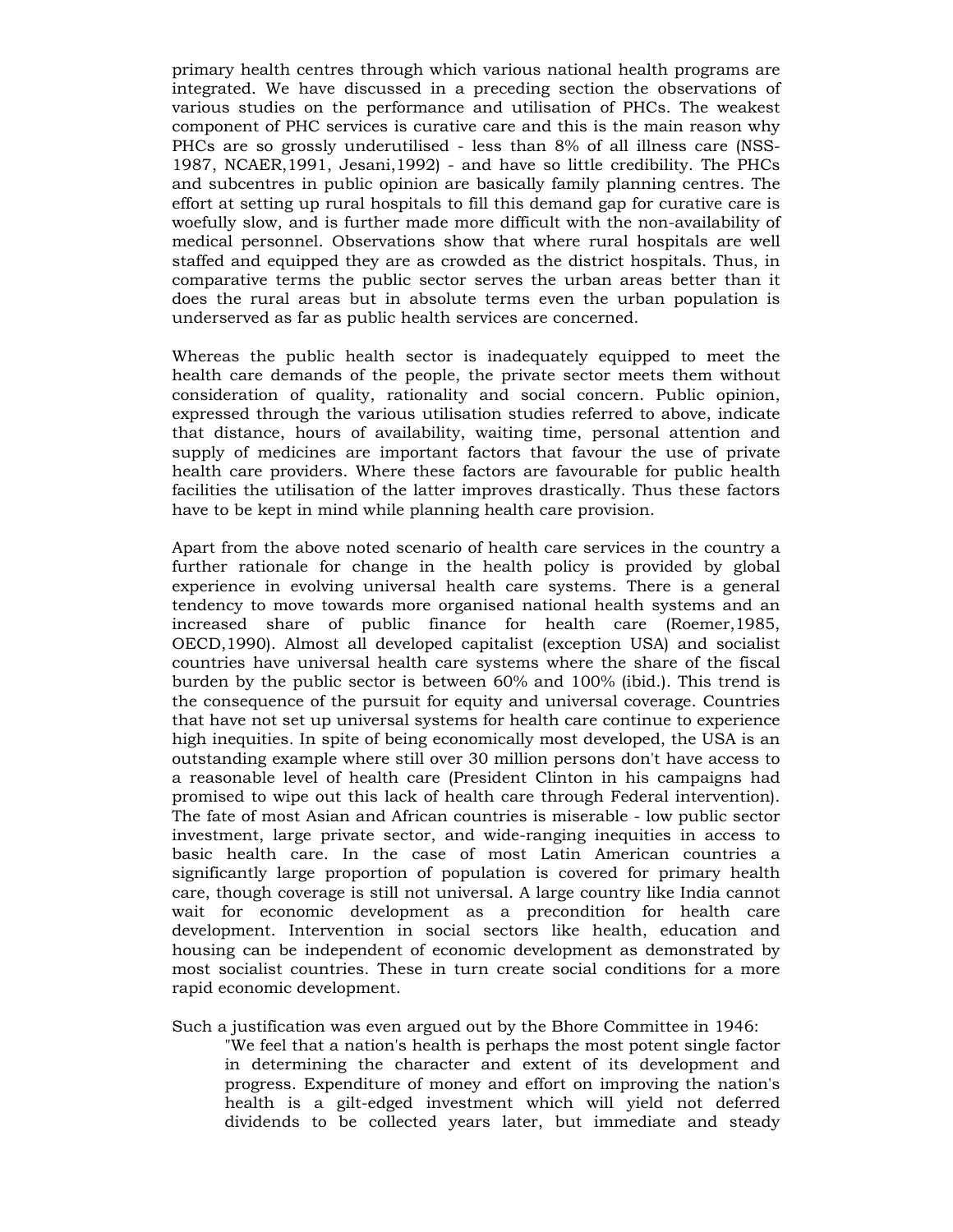returns in substantially increased productive capacity.... In regarding national health as the foundation on which our plan of reconstruction must be based if it is to yield optimum results, we feel we are merely repeating an axiomatic proposition. We need no further justification for attempting to evolve a comprehensive plan which must inevitably cover a very wide field and necessarily entail large expenditures if it is to take into account all the more important factors which go into the building of a healthy, virile and dynamic people.... The idea that the State should assume full responsibility for all measures, curative and preventive, which are necessary for safeguarding the health of the nation, is developing as a logical sequence. The modern trend is towards the provision of as complete a health service as possible by the State and the inclusion, within its scope, of the largest possible proportion of the community. The need for assuring the distribution of medical benefits to all, irrespective of their ability to pay, has also received recognition." (GOI,1946)

Keeping this view in mind and given the existing health care development it is even more important that structural changes in the health sector are made. If 'health for all' is the political commitment then the health policy should be talking about changes that can help achieve this goal and establish equity and universal coverage for health care.

### **Framework for a New Health Policy**

Before we set out to outline the framework for a new health policy and identify the main issues to be tackled it is important to define the frame of reference of the health sector. As pointed out earlier, for all practical purposes the health sector may be divided into the private sector and public sector, each with its specific features. To reemphasise, we had identified two set of dichotomies in the health sector, the curative (private sector) preventive (public sector) dichotomy, and the rural (preventive) - urban (curative) dichotomy.

It is extremely important to remove these dichotomies for universal coverage and equity considerations. Therefore the first step is to recognise the health sector as a single sector of a public - private mix with a social goal, and the second step is to consider health care as comprehensive without any social and geographical discrimination. Hence there is a need for organising the existing health care system under a universal umbrella for the delivery of primary care as per the rational needs of the people.

Further it is important in this context to define the minimum which should be included under primary care. Primary care services should include at least the following:

- $\triangleright$  General practitioner/family physician services for personal health care.
- $\triangleright$  First level referral hospital care and basic specialist services, including dental and ophthalmic services.
- ¾ Immunisation services against vaccine preventable diseases.
- $\triangleright$  Maternity services for safe pregnancy, delivery and postnatal care.
- $\triangleright$  Pharmaceutical services supply of only rational and essential drugs as per accepted standards.
- ¾ Epidemiological services including laboratory services, surveillance and control of major diseases with the aid of continuous surveys, information management and public health measures.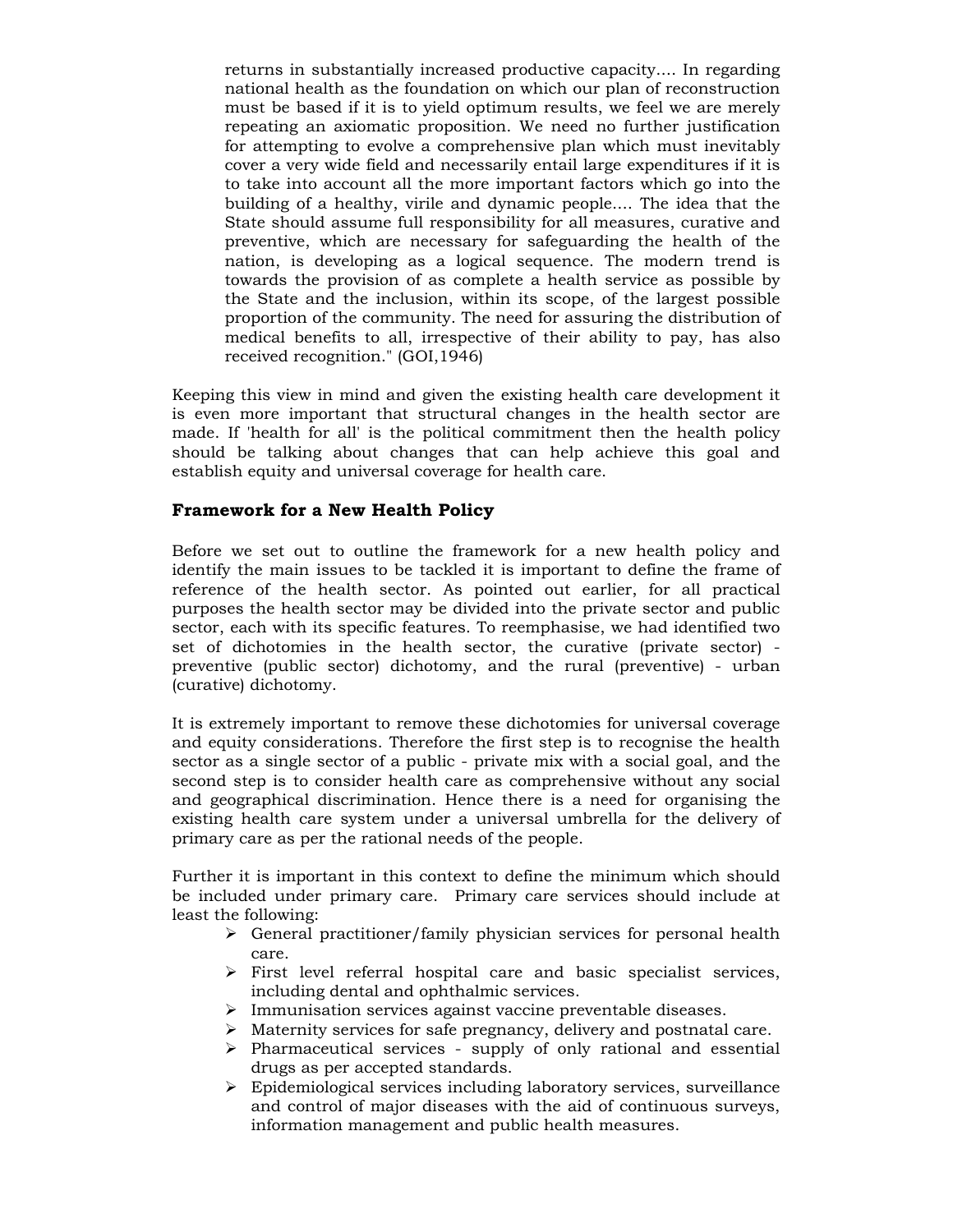- $\triangleright$  Ambulance services.
- $\triangleright$  Contraceptive services.
- $\blacktriangleright$  Health education.

The above listed components of primary care are the minimum that must be assured, if a universal health care system has to be effective and acceptable. The key to equity is the existence of a minimum decent level of provision, a floor that has to be firmly established. However, if this floor has to be stable certain ceilings will have to be maintained toughly, especially on urban health care budgets and hospital use (Abel-Smith,1977). This is important because human needs and demands can be excessive and irrational. Those wanting services beyond the established floor levels will have to seek it outside the system and/or at their own cost.

Therefore it is essential to specify adequate minimum standards of health care facilities which should be made available to all people irrespective of their social, geographical and financial position. There has been some amount of debate on standards of personnel requirements [doctor: population ratio, doctor: nurse ratio] and of facility levels [bed: population ratio, PHC: population ratio] but no global standards have as yet been formulated though some ratios are popularly used, like one bed per 500 population, one doctor per 1000 persons, 3 nurses per doctor, health expenditure to the tune of 5% of GNP etc.. Another way of viewing standards is to look at the levels of countries that already have universal systems in place. In such countries one finds that on an average per 1000 population there are 2 doctors, 5 nurses and as many as 10 hospital beds (OECD,1990, WHO,1961) The moot point here is that these ratios have remained more or less constant over the last 30 years indicating that some sort of an optimum level has been reached. In India with regard to hospital care the Bureau of Indian Standards (BIS) has worked out minimum requirements for personnel, equipment, space, amenities etc.. For doctors they have recommended a ratio of one per 3.3 beds and for nurses one per 2.7 beds for three shifts. (BIS 1989, and 1992). Again way back in 1946 the Bhore Committee had recommended reasonable levels (which at that time were about half that of the levels in developed countries) to be achieved for a national health service which are as follows:

- $\geq$  one doctor per 1600 persons
- $\geq$  one nurse per 600 persons
- $\geq$  one health visitor per 5000 persons
- $\geq$  one midwife per 100 births
- $\geq$  one pharmacist per 3 doctors
- $\geq$  one dentist per 4000 persons
- $\geq$  one hospital bed per 175 persons
- $\ge$  one PHC per 10 to 20 thousand population depending on population density and geographical area covered
- $\geq$  15% of total government expenditure to be committed to health care, which at that time was less than 3% of GNP

The above requirements were worked out, after a thorough study of the health situation in the country, by the Committee members. They travelled right across the country's length and breadth to gather information and record observations. It is a pity that this exercise is lost to history because of inadequate efforts on part of the planners and policy makers to implement fully the recommendations of the Bhore Committee.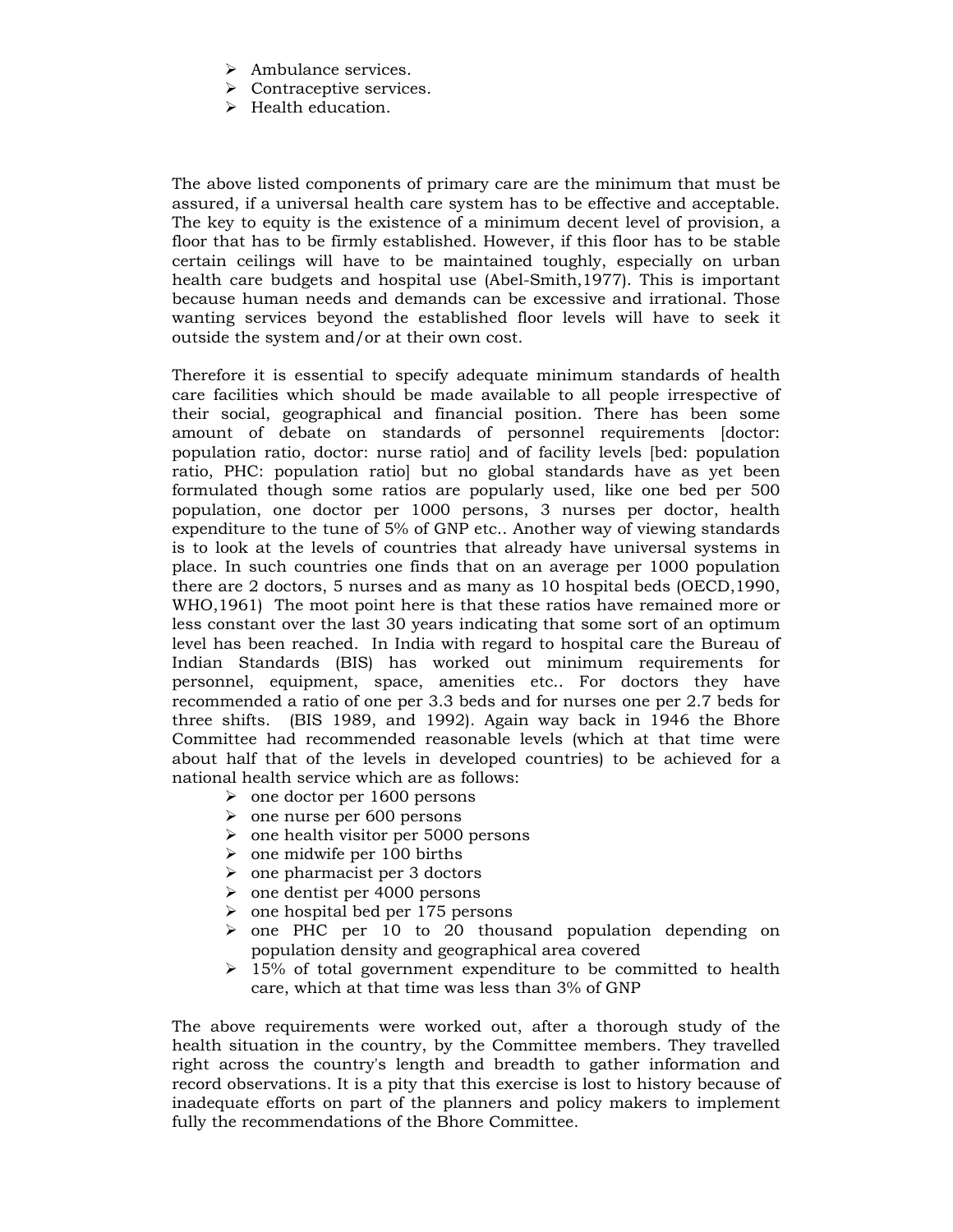The first response to the question of using the above norms in India is that they are excessive for a poor country and we do not have the resources to create such a level of health care provision. Such a reaction is invariably not a studied one and needs to be corrected. Let us construct a selected epidemiological profile of the country based on whatever proximate data is available through official statistics and research studies. We have obtained the following profile after reviewing available information:

- $\triangleright$  Daily morbidity = 2% to 3% of population, that is about 29 million patients to be handled everyday (10,500 million per year)
- $\geq$  Hospitalisation Rate 20 per 1000 population per year with 12 days average stay per case, that is a requirement of 228 million bed-days (that is 19 million hospitalisations as per NSS -1987 survey, an underestimate because smaller studies give estimates of 50/1000/year or 49 million hospitalisations)
- ¾ Prevalence of Tuberculosis 11.4 per 1000 population or a caseload of 11 million patients
- $\triangleright$  Prevalence of Leprosy 4.5 per 1000 population or a caseload of 4 million patients
- $\triangleright$  Incidence of Malaria 2.6 per 1000 population yearly or 2.5 million new cases each year
- $\triangleright$  Diarrhoeal diseases (under 5) = 7.5% (2-week incidence) or 1.8 episodes/child/year or 237 million cases annually
- $\triangleright$  ARI (under 5) = 18.4% (2-week incidence) or 3.5 episodes per child per year or 462 million cases per year
- $\geq$  Cancers = 1.5 per 1000 population per year (incidence) or 1.47 million new cases every year
- $\triangleright$  Blindness =1.4% of population or 13.72 million blind persons
- $\triangleright$  Pregnancies = 21.4% of childbearing age-group women at any point of time or 40 million pregnant women
- ¾ Deliveries/Births 30 per 1000 population per year or about 80,000 births every day (CBHI, WHO,1988, ICMR,1990<a>, NICD,1988, Gupta et.al.,1992, NSS,1987)

The above is a very select profile which reflects what is expected out of a health care delivery system. Let us take handling of daily morbidity alone, that is, outpatient care. There are 29 million cases to be tackled every day. Assuming that all will seek care (this usually happens when health care is universally available, in fact the latter increases perception of morbidity) and that each GP can handle about 60 patients in a days work, we would need over 450,000 GPs equitably distributed across the country. This is only an average; the actual requirement will depend on spatial factors (density and distance). This means one GP per about 2500 population, this ratio being three times less favourable than what prevails presently in the developed capitalist and the socialist countries. Today we already have over 1,100,000 doctors of all systems (450,000 allopathic) and if we can integrate all the systems through a CME program and redistribute doctors as per standard requirements we can provide GP services in the ratio of one GP per 700-1000 population.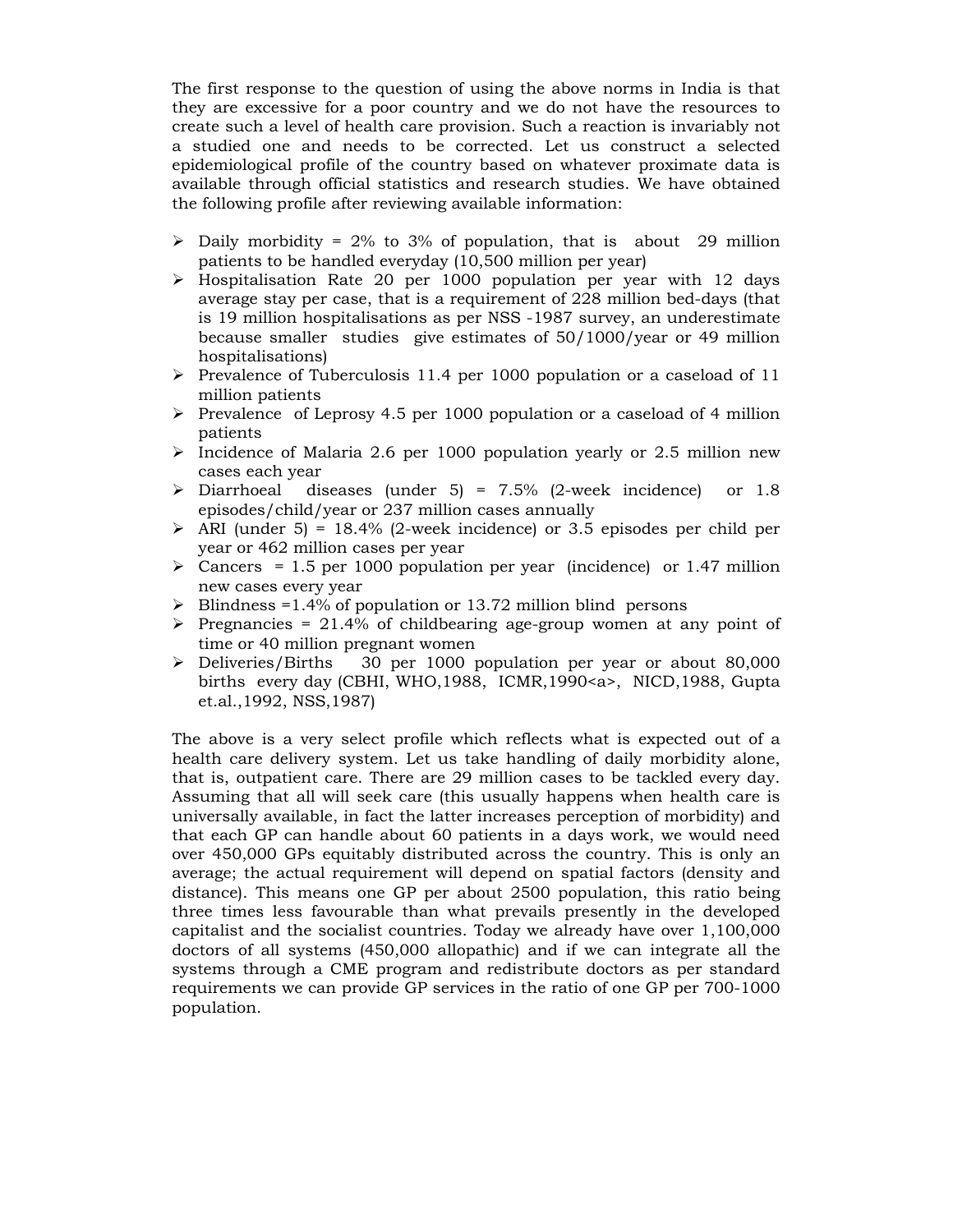# **PART II : MAKING STRUCTURAL CHANGES - A NEW APPROACH**

The conversion of the existing system into an organised system to meet the requirements of universality and equity will require certain hard decisions by policy-makers and planners. Before we discuss the issues involved for a new health policy we first need to spell out the structural requirements or the outline of the model which will need the support of a policy. More than the model suggested hereunder it is the expose of the idea that is important and needs to be debated for evolving a definitive model.

The most important lesson to learn from the existing model is how not to provide curative services. Curative care is provided mostly by the private sector, uncontrolled and unregulated. The system operates more on the principles of irrationality than medical science. The pharmaceutical industry is in a large measure responsible for this irrationality in medical care. Twenty thousand drug companies and over 60,000 formulations characterise the over Rs.50 billion drug industry in India. (In addition to this there is a fairly large and expanding ayurvedic and homoeopathy drug industry) The WHO recommends less than 300 drugs as essential for provision of any decent level of health care. If good health care at a reasonable cost has to be provided then a mechanism of assuring rationality must be built into the system. Family medical practice that is adequately regulated is the best and the most economic means for providing good health care.

### **Family Practice**

Each family medical practitioner (FMP) will on an average enrol 400 to 500 families; in highly dense areas this number may go upto 800 to 1000 families and in very sparse areas it may be as less as 100 to 200 families. For each family/person enrolled the FMP will get a fixed amount from the local health authority, irrespective of whether care was sought or no. He/she will examine patients, make diagnosis, give advise, prescribe drugs, provide contraceptive services, make referrals, make home-visits when necessary and give specific services within his/her framework of skills. Apart from the capitation amount, he/she will be paid separately for specific services (like minor surgeries, deliveries, home-visits, pathology tests etc..) he /she renders, and also for administrative costs and overheads. The FMP can have the choice of either being a salaried employee of the health services (in which case he/she gets a salary and other benefits) or an independent practitioner receiving a capitation fee and other service charges.

### **Epidemiological Services**

The FMP will receive support and work in close collaboration with the epidemiological station (ES) of his/her area. The present PHC setup will be converted into an epidemiological station. This ES will have one doctor who has some training in public health (one FMP, preferably salaried, of the ES area can occupy this post) and he/she will be assisted by a health team comprising of a public health nurse and health workers and supervisors. Each ES would cover a population between 10,000 to 50,000 in rural areas depending on density and distance factors and even upto 100,000 population in urban areas. On an average for every 2000 population there will be a health worker and for every four health workers there will be a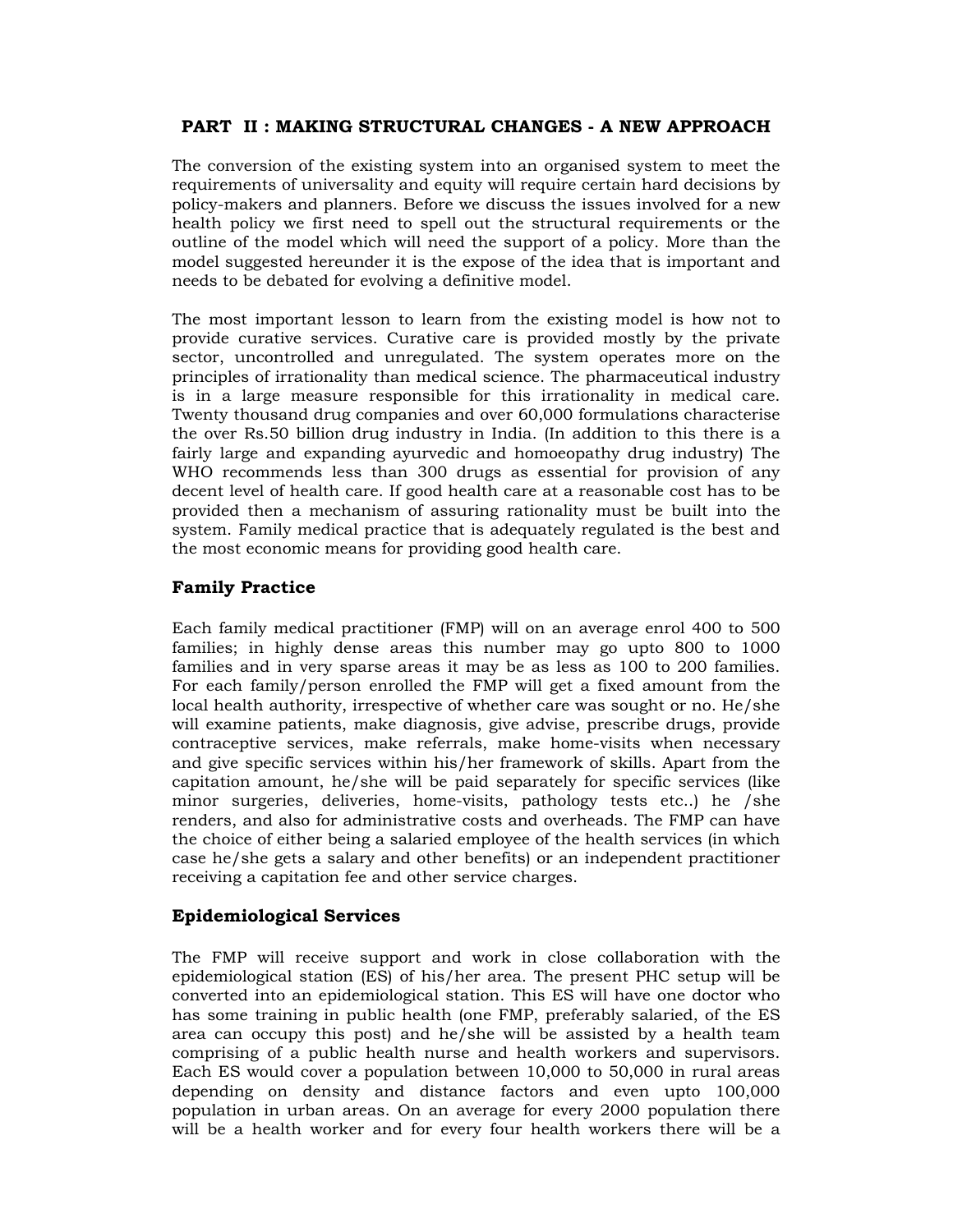supervisor. Epidemiological surveillance, monitoring, taking public health measures, laboratory services, and information management will be the main tasks of the ES. The health workers will form the survey team and also carry out tasks related to all the preventive and promotive programs (disease programs, MCH, immunisation etc..) They will work in close collaboration with the FMP and each health worker's family list will coincide with the concerned FMPs list. The health team, including FMPs, will also be responsible for maintaining a minimum information system, which will be necessary for planning, research, monitoring, and auditing. They will also facilitate health education. Ofcourse, there will be other supportive staff to facilitate the work of the health team.

# **First Level Referral**

The FMP and ES will be backed by referral support from a basic hospital at the 50,000 population level. This hospital will provide basic specialist consultation and inpatient care purely on referral from the FMP or ES, except of course in case of emergencies. General medicine, general surgery, paediatrics, obstetrics and gynaecology, ophthalmology, dental services, radiological and other basic diagnostic services and ambulance services should be available at this basic hospital. This hospital will have 50 beds, the above mentioned specialists, 6 general duty doctors and 18 nurses (for 3 shifts) and other requisite technical (pharmacists, radiographers, laboratory technicians etc..) and support (administrative, statistical etc..) staff, equipment, supplies etc. as per recommended standards. There should be two ambulances available at each such hospital. The hospital too will maintain a minimum information system and a standard set of records.

### **Pharmaceutical Services**

Under the recommended health care system only the essential drugs required for basic care as mentioned in standard textbooks and/or the WHO essential drug list should be made available through pharmacies contracted by the local health authority. Where pharmacy stores are not available within a 2 km. radial distance from the health facility the FMP should have the assistance of a pharmacist with stocks of all required medicines. Drugs should be dispensed strictly against prescriptions only.

### **Organising the Health Care System**

For every 3 to 5 units of 50,000 population, that is 150,000 to 250,000 population, a health district will be constituted (Taluka or Block level). This will be under a local health authority that will comprise of a committee including political leaders, health bureaucracy, and representatives of consumer/social action groups, ordinary citizens and providers. The health authority will have its secretariat whose job will be to administer the health care system of its area under the supervision of the committee. It will monitor the general working of the system, disburse funds, generate local fund commitments, attend to grievances, provide licensing and registration services to doctors and other health workers, implement CME programs in collaboration with professional associations, assure that minimum standards of medical practice and hospital services are maintained, facilitate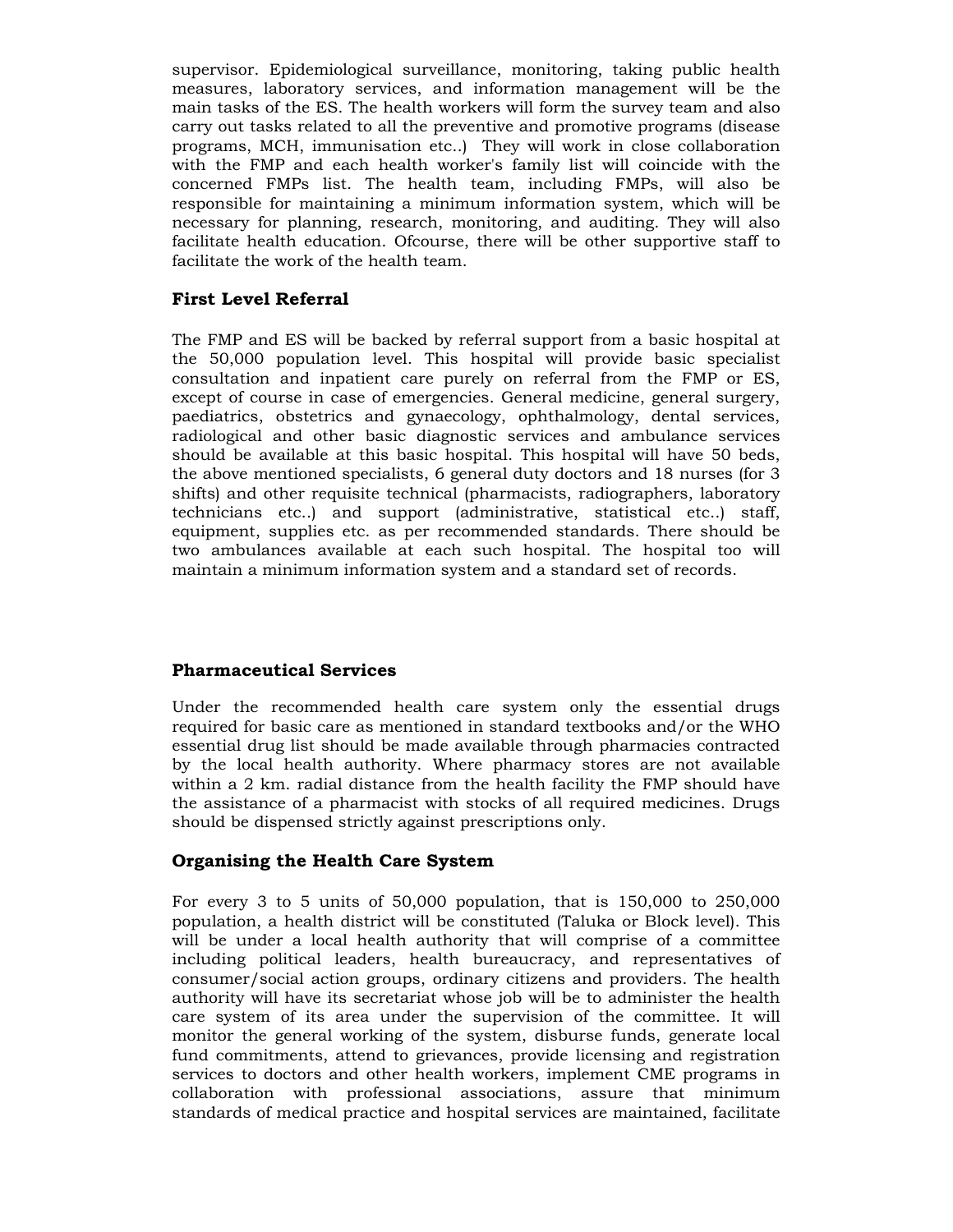regulation and social audit etc... The health authority will be under the control of the State Health Department. The FMP appointments and their family lists will be the responsibility of the local health authority. The FMPs may either be employed on a salary or be contracted on a capitation fee basis to provide specified services to the persons on their list. Similarly, the first level hospitals, either state owned or contracted private hospitals, will function under the supervision of the local health authority with global budgets. The overall coordination, monitoring and canalisation of funds will be vested in a National Health Authority. The NHA will function in effect as a monopoly buyer of health services and a national regulation coordination agency. It will negotiate fee schedules with doctors' associations, determine standards and norms for medical practice and hospital care, and maintain and supervise an audit and monitoring system.

## **Licensing, Registration and CME**

The local health authority will have the power to issue licenses to open a medical practice or a hospital. Any doctor wanting to set up a medical practice or anybody wishing to set up a hospital, whether within the universal health care system or outside it will have to seek the permission of the health authority. The licenses will be issued as per norms that will be laid down for geographical distribution of doctors. The local health authority will also register the doctors on behalf of the medical council. Renewal of registration will be linked with continuing medical education (CME) programs which doctors will have to undertake periodically in order to update their medical knowledge and skills. It will be the responsibility of the local health authority to assure that nobody without a license and a valid registration practices medicine and that minimum standards laid down are strictly maintained.

# **Financing the Health Care System**

We again reemphasise that if a universal health care system has to assure equity in access and quality then there should be no direct payment by the patient to the provider for services availed. This means that the provider must be paid for by an indirect method so that he/she cannot take undue advantage of the vulnerability of the patient. An indirect monopoly payment mechanism has numerous advantages, the main being keeping costs down and facilitating regulation, control and audit of services.

Tax revenues will continue to remain a major source of finance for the universal health care system. In fact, efforts will be needed to push for a larger share of funds for health care from the state exchequer. However, in addition alternative sources will have to be tapped to generate more resources. Employers and employees of the organised sector will be another major source (ESIS, CGHS and other such health schemes should be merged with general health services). The agricultural sector is the largest sector in terms of employment and population and at least one-fourth to one-third of this population has the means to contribute to a health scheme. Some mechanism, either linked to land revenue or land ownership, will have to be evolved to facilitate receiving their contributions. Similarly self-employed persons like professionals, traders, shopkeepers, etc. who can afford to contribute can pay out in a similar manner to the payment of profession tax in some states. Further, resources could be generated through other innovative methods - health cess collected by local governments as part of the municipal/house taxes, proportion of sales turnover and/or excise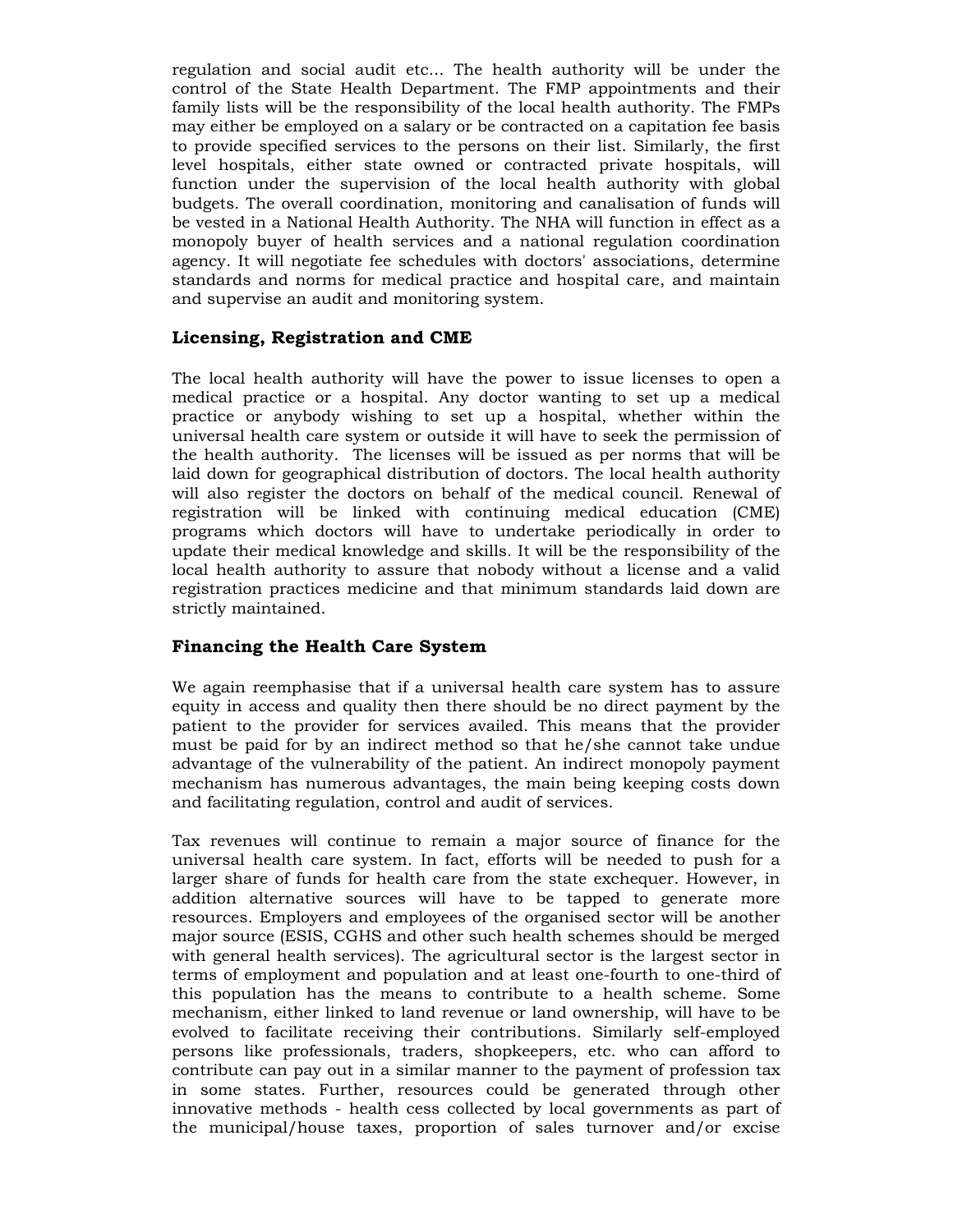duties of health degrading products like alcohol, cigarettes, paan-masalas, guthkas etc.. should be earmarked for the health sector, voluntary collection through collection boxes at hospitals or health centres or through community collections by panchayats , municipalities etc... All these methods are used in different countries to enhance health sector finances. Many more methods appropriate to the local situation can be evolved for raising resources. The effort should be directed at assuring that at least 50% of the families are covered under some statutory contribution scheme.

## **PART III : PROJECTION OF RESOURCE REQUIREMENTS**

The projections we are making are for the fiscal year 1997-1998. The population base is 980 million. There are over one million doctors (of which allopathic are 450,000, including over 170,000 specialists), 350,000 nurses, 850,000 hospital beds, 350,000 health workers and 25,000 PHCs with government and municipal health care spending at about Rs.200 billion (excluding water supply).

# **An Estimate of Providers and Facilities**

What will be the requirements as per the suggested framework for a universal health care system?

- $\triangleright$  Family medical practitioners = 450,000
- $\triangleright$  Epidemiological stations = 35,000
- $\blacktriangleright$  Health workers = 500,000
- $\blacktriangleright$  Health supervisors = 125,000
- $\blacktriangleright$  Public health nurses = 35,000
- $\blacktriangleright$  Basic hospitals = 20,000
- $\triangleright$  Basic hospital beds = 1 million
- $\triangleright$  Basic hospital staff :
	- $\ge$  general duty doctor = 120,000
	- $\ge$  specialists = 100,000
	- $\geq$  dentists = 20,000
	- $\geq$  nurses = 360,000
- $\triangleright$  Other technical and non-technical support staff as per requirements (Please note that the basic hospital would address to about 75% of the inpatient and specialist care needs, the remaining will be catered to at the secondary/district level and teaching/tertiary hospitals)

One can see from the above that except for the hospitals and hospital beds the other requirements are not very difficult to achieve. Training of nurses, dentists, public health nurses would need additional investments. We have more than an adequate number of doctors, even after assuming that 80% of the registered doctors are active (as per census estimates). What will be needed are crash CME programs to facilitate integration of systems and reorganisation of medical education to produce a single cadre of doctors. The PHC health workers will have to be reoriented to fit into the epidemiological framework. And construction of hospitals in underserved areas either by the government or by the private sector (but only under the universal system) will have to be undertaken on a rapid scale to meet the requirements of such an organised system.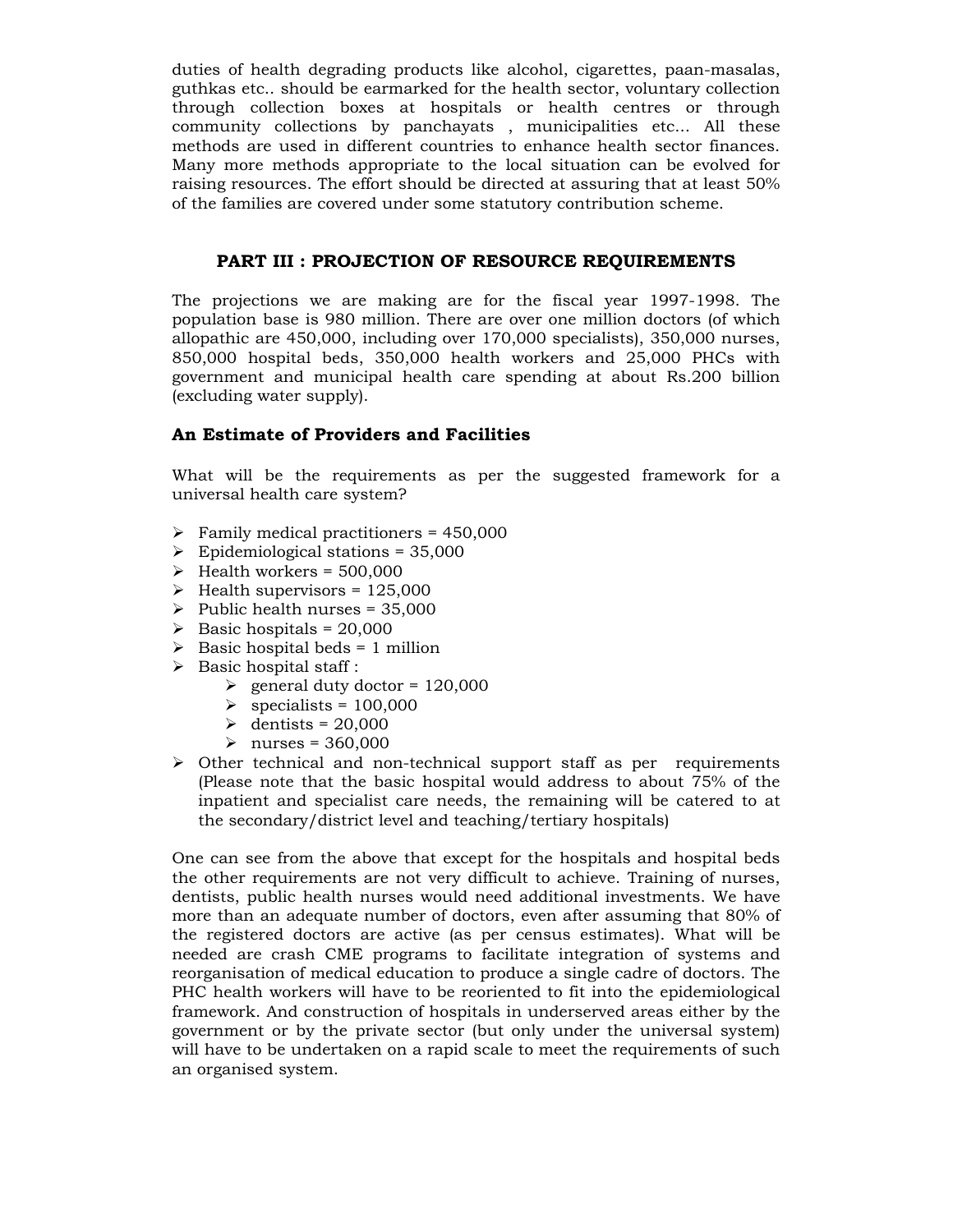# **An Estimate of the Cost**

The costing worked out hereunder is based on known costs of public sector and NGO facilities. The FMP costs are projected on the basis of employed professional incomes. The actual figures are on the higher side to make the acceptance of the universal system attractive. Please note that the costs and payments are averages, the actuals will vary a lot depending on numerous factors.

# **Projected Universal Health Care Costs (1997-98 Rs. in millions) Type of Costs**

|   | $\triangleright$ Capitation/salaries to FMPs       |               |         |
|---|----------------------------------------------------|---------------|---------|
|   | $(a)$ Rs.200 per family per year                   |               |         |
|   | x 200 mi families) 50% of FMP services             | 40,000        |         |
| ≻ | Overheads 30% of FMP services                      | 24,000        |         |
| ≻ | Fees for specific services 20% of FMP services     | <u>16,000</u> |         |
|   | $\triangleright$ Total FMP Services                | 80,000        |         |
|   | $\triangleright$ Pharmaceutical Services           |               |         |
|   | (20% of FMP services)                              | <u>16,000</u> |         |
|   | $\triangleright$ Total FMP Costs                   |               | 96,000  |
|   | $\triangleright$ Epidemiological Stations          |               |         |
|   | $(Q)$ Rs.2 mi per ES x 35,000)                     |               | 70,000  |
|   | <b>Easic Hospitals</b> ( $\hat{a}$ Rs.5 mi per     |               |         |
|   | hospital x 20,000, including drugs,                |               |         |
|   | i.e.Rs.100,000 per bed)                            |               | 100,000 |
|   | $\triangleright$ Total Primary Care Cost           |               | 266,000 |
|   | Per capita = Rs. 271; 2.2% of GNP                  |               |         |
|   | $\triangleright$ Secondary and Teaching Hospitals, |               |         |
|   | including medical education and                    |               |         |
|   | training of doctors/nurses/paramedics              |               |         |
|   | (@ Rs.2 lakh per bed x 3 lakh beds)                |               | 60,000  |
|   | $\triangleright$ Total health services costs       |               | 326,000 |
| ≻ | <b>Medical Research (2%)</b>                       |               | 6,520   |
| ≻ | Audit/Info.Mgt/Social Res. (2%)                    |               | 6,520   |
| ➤ | Administrative costs (2%)                          |               | 6,520   |
|   | $\triangleright$ TOTAL RECURRING COST              |               | 345,560 |
| ➤ | Add capital Costs (10% of recurring)               |               | 34,556  |
|   | $\triangleright$ ALL HEALTH CARE COSTS             |               | 380,116 |
|   | Per Capita = Rs. 388; 3.2% of GNP                  |               |         |

### **Distribution of Costs**

The above costs from the point of view of the public exchequer might seem excessive to commit to the health sector. But this is only 3.2% of GNP or Rs.388 per capita annually, including capital costs. The public exchequer's share, that is from tax revenues, would be about three-fifths the cost or less than Rs.250 billion. This is well within the current resources of the governments and local governments put together. The remaining would come from the other sources discussed earlier, mostly from employers and employees in the organised sector, and other innovative mechanisms of financing. As things progress the share of the state should stabilise at 50%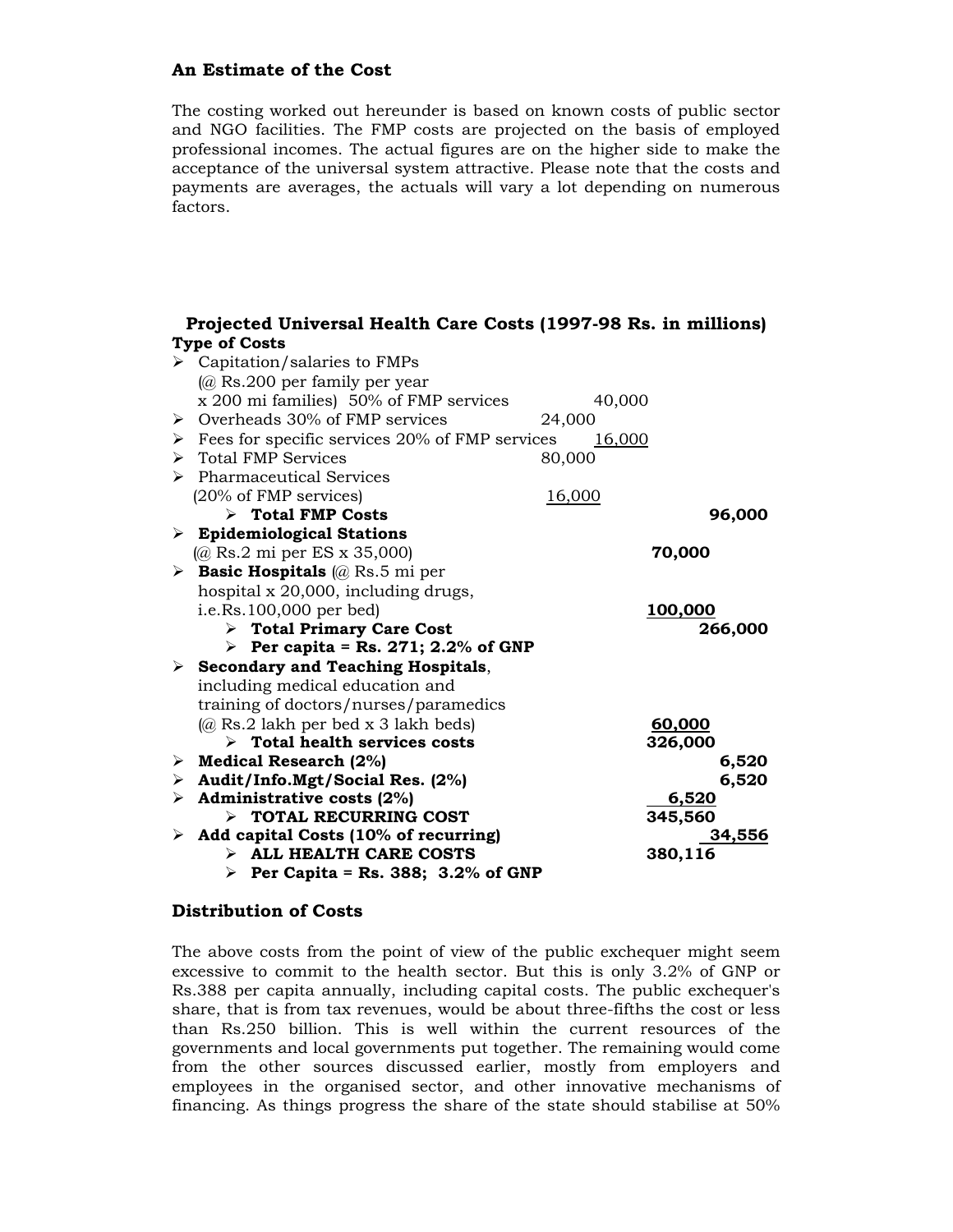and the balance half coming from other sources. Given below is a rough projection of the share of burden by different sources:

## **Projected Sharing of Health Care Costs (1997-1998 Rs. in millions)**

|                                       |                    |               | <b>Type of Source</b>  |         |
|---------------------------------------|--------------------|---------------|------------------------|---------|
|                                       | Central            | State/        | Organised Other        |         |
|                                       | Govt.              | Muncp. Sector |                        | Sources |
| 1. Epidemiological services           | 50,000             | 15,000        | 4,000                  | 1,000   |
| 1. FMP Services                       |                    | 40,000 35,000 |                        | 5,000   |
| 1. Drugs (FMP)                        |                    | 7,500         | 7,500                  | 1,000   |
| 2. Basic Hospitals                    |                    | 40,000 50,000 |                        | 10,000  |
| 3. Secondary/Teaching Hospitals       | 20,000             | 20,000 20,000 |                        |         |
| 4. Medical Research                   | 5,000              | 1,000         | 520                    |         |
| 5. Audit/ Info. Mgt./ Social Research | 3,000              | 3,000         | 520                    |         |
| 6. Administrative Costs               | 2,000              | 4,000         | 520                    |         |
| 7. Capital Costs                      | 15,000             | 15,000        | 3,000                  | 904     |
| <b>ALL COSTS</b>                      | 95,000             |               | 145,500 121,060 17,904 |         |
|                                       | Rs.380,116 million |               |                        |         |
| Percentages                           | 25.0               | 38.3          | 31.8                   | 4.7     |

#### **PART IV : MAKING THE SYSTEM WORK - POLICY ISSUES**

To make the above recommended system work a number of policy initiatives and decisions need to be taken. We will not discuss the question of feasibility here because it is a political matter. We will only say this that provision of basic health care will have to be made statutory if the goal is health for all with equity. Thus, the first task on the part of the government would be the proclamation of an organised health care service under which every citizen would be enrolled irrespective of his/her social, geographical or financial status. The structure, the terms and conditions, administrative measures etc., will have to be spelt out by an Act of Parliament. The Act must take cognisance of existing ground realities and assure that the implementation process addresses these ground realities. For instance, the elimination of rural-urban disparities in health care provision must be the primary task to begin with if such a policy has to be successful.

Another priority policy initiative needed for implementing a universal health care system would be related to tackling the medical profession. A small, established section of the medical profession would oppose any organised system of health care because it would threaten their position in the health care market. In sharp contrast, the younger professionals (the majority) would welcome such a step because it would not only give them an assured market/clientele but it also would provide for relative equality within the profession. This is precisely what happened when Britain introduced the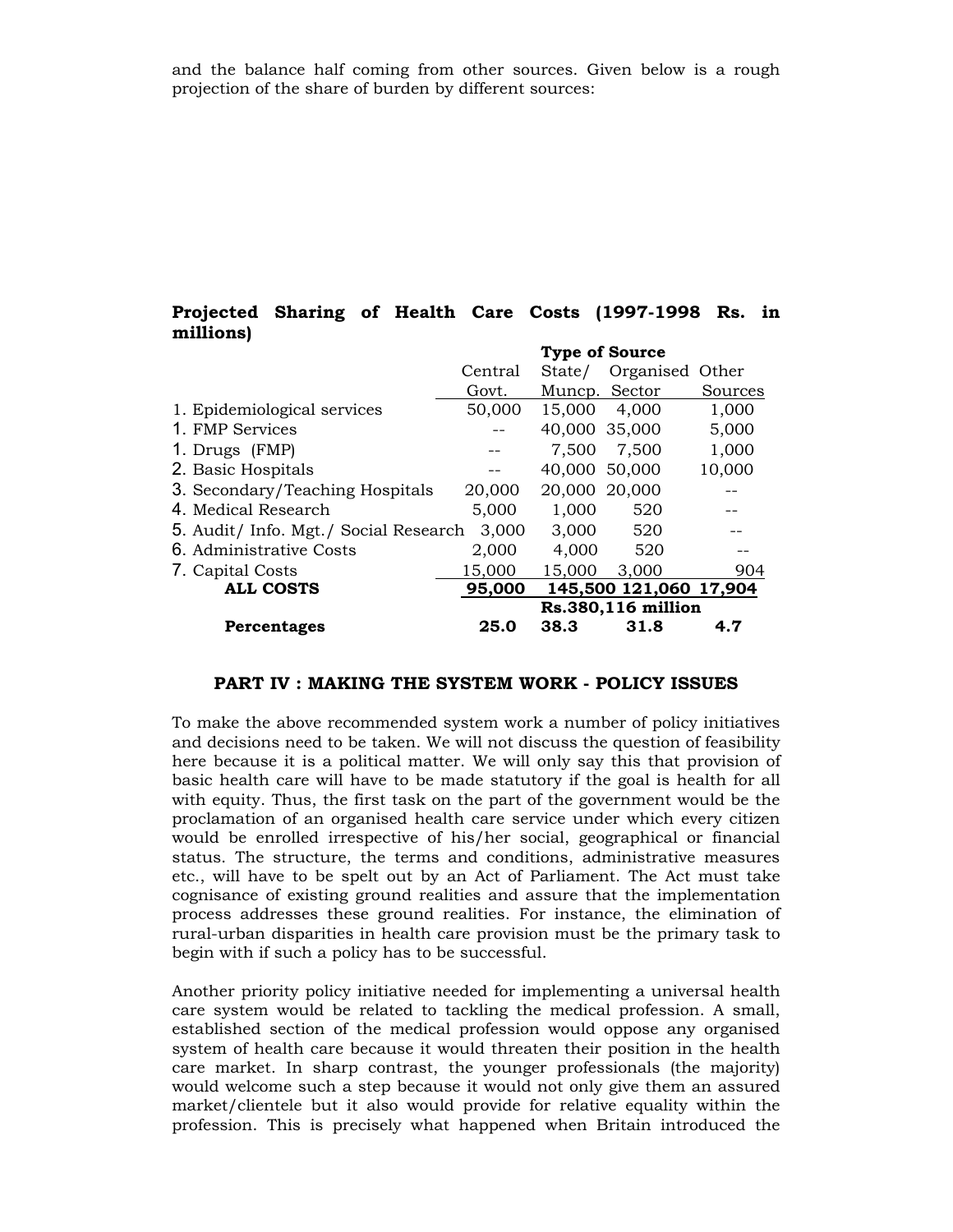NHS system or Canada implemented its health sector reforms. Thus one of the prime foci of such a policy should be regulating provider behaviour. This would include issues of licensing, registration, CME, compulsory public service, especially in rural areas, strict controls over outmigration of doctors, integration of various systems of medicine, standards of medical practice and hospital care etc...

Hitherto the health sector has operated without any restrictions and regulations. This has to be changed to assure better distribution of health humanpower. Thus licensing in setting up medical practice will have to be resorted to. Strong restrictions and disincentives in overserved areas and incentives in underserved areas will be necessary to ensure equitable access to all. This would mean setting up of norms for access and availability, for instance, minimum and maximum number of doctors in a given radial distance or population in dense and sparse areas. Under the FMP system discussed above the remuneration or capitation amounts should be significantly higher in underserved or remote areas, both because of fewer families as well as to encourage the setting up of medical practice in these areas. Further to enhance the number of doctors under the public health sector compulsory public health service must be legislated. No medical graduate must be given a registration until he/she has served a minimum of 5 years in public health services, of which at least 3 years should be in rural areas. Similarly, until the 3 years of rural service is completed post-graduate course registration too should not be allowed. This is the minimum return that must accrue to society for its contribution to the social production of doctors. Further, doctors trained in the country should not be allowed to migrate abroad. In specialities where training is not available within the country only government service doctors should be allowed to go abroad for obtaining those skills and must return and develop that speciality with public sector support.

A major policy issue would be with regard to medical education. In practice the multiple-system doesn't work because people overwhelmingly demand modern medicine, and non-allopathic doctors too practice modern medicine. Hence there is a need to bring drastic changes in medical education. Whether MCI or the other Councils like it or not, the only solution is to have a single cadre of basic doctors. Those who want to study alternative systems can do it as a basic specialisation. This restructuring is a must to prevent the gross medical cross-practice and malpractice, which at times is dangerous. Thus there is an urgent need to restructure medical education to produce a cadre of basic doctors who would provide compulsory service in the public health sector for a specified period. The integration of existing doctors of different systems of medicine can be done through a crash CME program so that their knowledge and skills are rationalised and updated. Further, doctors should not get permanent registration but periodic with renewal being linked to completion of relevant CME programs as is done in many countries.

Another area of policy action would be setting up standard norms for medical practice and hospital care. The Bureau of Indian Standards has begun this process but more concerted efforts are needed to finalise norms and assure their implementation. This is very important for the universal health care system because the entire monitoring and auditing of the system will depend on having such norms. Social audit and information management can only be facilitated if standards of practice and care are well established.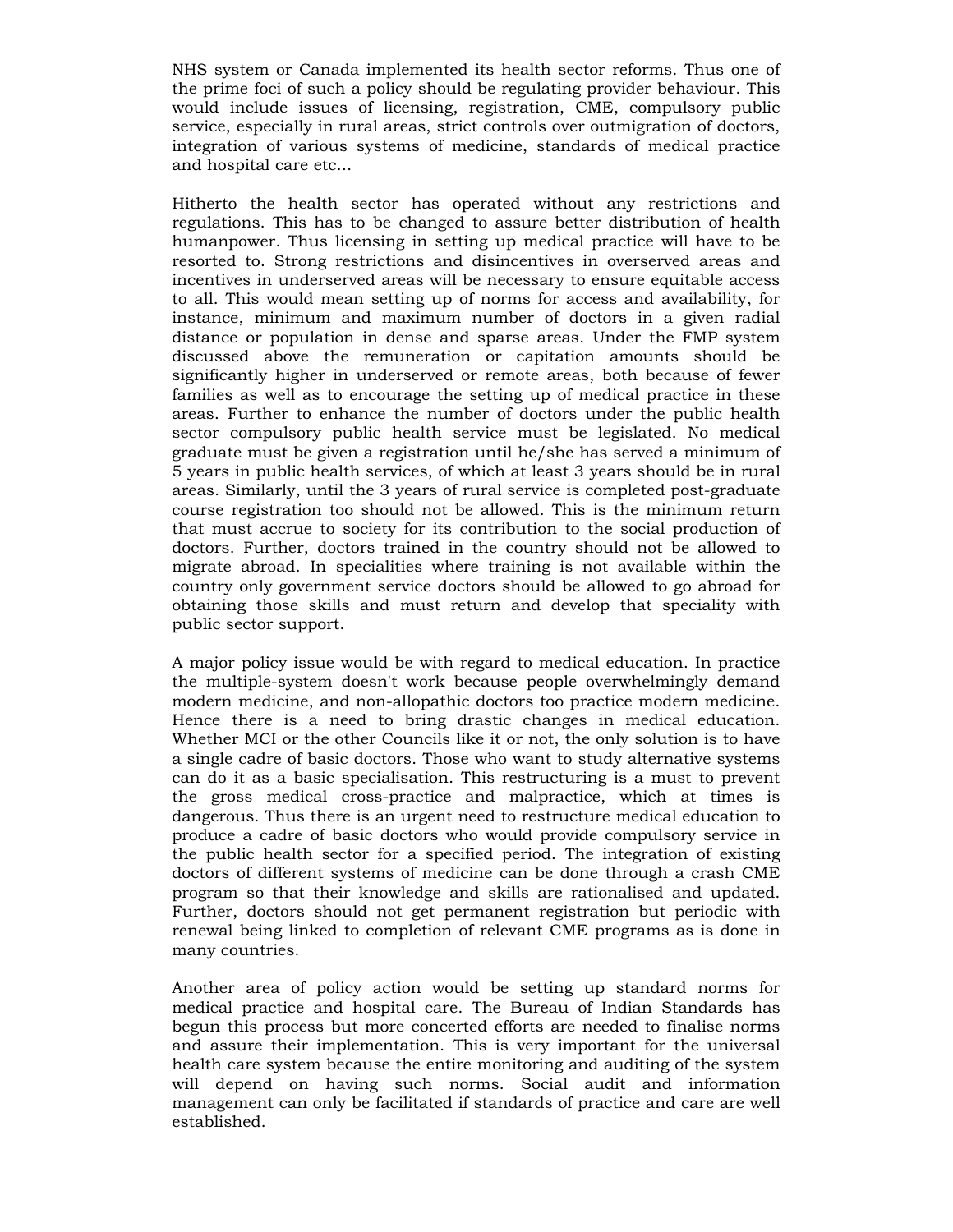Issues related to pharmaceutical production and pricing should be a major concern of a national health policy. Unfortunately as of now the health ministry's role is limited to monitoring drug quality standards. The health ministry is presently in no position to assure the production of essential drugs or even drugs required for the various national programs. The health ministry must make efforts at vesting control of the pharmaceutical industry in order to assure the production of rational and essential drugs. Let alone the many European countries, even Bangladesh had been able to make the multinational pharmaceutical industry relatively restrict its production to essential and rational drugs. For a universal health care system to function unimpaired essential drugs must be available in the required quantities whenever and wherever needed. This will be possible only if the health ministry has complete control of the pharmaceutical industry under its wings.

Finally, the most important area for policy initiative would be the efforts needed to generate resources through various alternative modes of financing. The thumb-rule for a policy on health financing should be that no direct payments are made by patients to providers because a direct payment system increases both costs and inequalities, as well as leaves ample room for irrational medical practice. The health ministry has to pressurise the government to commit a much larger quantum of funds to the health sector. This need not be only through the existing mechanism of financing (tax revenues) but also through other public and private sources as discussed in a preceding section. The universal health care system will mean the existence of a monopoly buyer/s of health care services. This will necessitate the creation of a National Health Authority that will receive contributions from all specified sources and will disburse funds to all agencies under the organised health care system.

### **REFERENCES**

Abel-Smith,Brian, 1977 : Minimum Adequate Levels of Personal Health Care, in Issues in Health Care Policy, ed.John Mckinlay, A Milbank Reader 3, New York

BIS, 1989 : Basic Requirements for Hospital Planning CIS:12433 (Part 1)- 19883, Bureau of Indian Standards, New Delhi

BIS, 1992 : Basic Requirements for a 100 Bedded Hospital, A Draft Report, BIS, New Delhi

CBHI, various years : Health Information of India, Central Bureau of Health Intelligence, MoHF&W, GOI, New Delhi

Duggal, Ravi and S Amin, 1989 : Cost of Health Care, Foundation for Research in Community Health, Bombay

FRCH, 1993 : Health Sector Resources, Investment and Expenditure in a District, Draft Report, FRCH, Pune

George, Alex et.al., 1992 : Household Health Expenditure in Madhya Pradesh, FRCH, Bombay

Ghosh, Basu, 1991 : Time Utilisation and Productivity of Health Manpower, IIM, Bangalore

GOI, 1946 : Health Survey and Development Committee (Bhore), 3 Vols., Govt. Of India, Delhi

Gupta, JP and YP Gupta, 1986 : Study of Systematic Analysis and Functioning of Health Teams at District and Block Levels, NIHFW, New Delhi Gupta, RB et.al.,1992 : Baseline Survey in Himachal Pradesh under IPP VI and VII, 3 Vols., Indian Institute of Health Management Research, Jaipur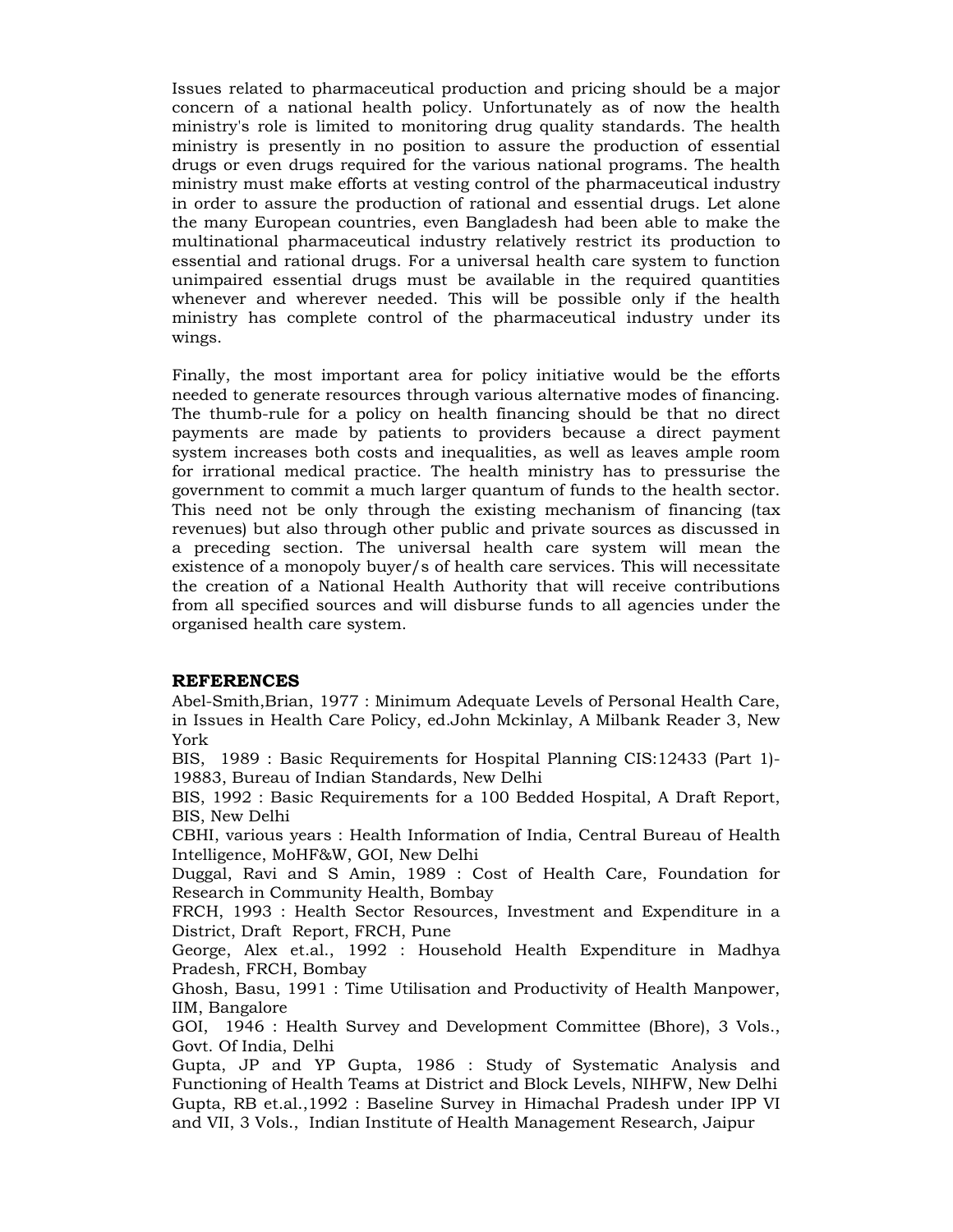ICMR, 1989 : Utilisation of Health and FP services in Bihar, Gujarat and Kerala, Indian Council of Medical Research, New Delhi

ICMR, 1990 : Evaluation of Quality of Family Welfare Services at Primary Health Centre Level, ICMR, New Delhi

ICMR, 1990 <a> : A National Collaborative Study of High Risk Families - ICMR Task Force, New Delhi

IIM(A), 1985 : Study of Facility Utilisation and Program Management in Family Welfare in UP, MP, Bihar (3 Vols.), Public System Group, Indian Institute of Management, Ahmedabad

Jesani, Amar and S Ananthram,1993 : Private Sector and Privatisation in Health Care Services, FRCH, Bombay

Jesani, Amar et.al., 1992 : Study of Auxiliary Midwives in Maharashtra, FRCH, Bombay

Kannan KP et.al., 1991 : Health and Development in Rural Kerala, Kerala Shastra Sahitya Parishad, Trivandrum

MoHFW, 1983 : National Health Policy, Govt. of India, Ministry of Health & Family Welfare, New Delhi

Nandraj, Sunil and Ravi Duggal, 1996 : Physical Standards in the Private Health Sector, Radical Journal of Health (New Series) II-2/3

NCAER, 1991 : Household Survey of Medical Care, National Council for Applied Economic Research, New Delhi

NCAER, 1992 : Rural Household Health Care Needs and Availability, NCAER, New Delhi

NICD, 1988 : Combined Surveys on ARI, Diarrhoea and EPI, National Inst. of Communicable Diseases, Delhi

NIRD, 1989 : Health Care Delivery system in Rural Areas - A Study of MPW Scheme, National Institute of Rural Development, Hyderabad

NSS-1987 : Morbidity and Utilisation of Medical Services, 42nd Round, Report No. 384, National Sample Survey Organisation, New Delhi

NTI, 1988 : Report of the Baseline Survey Danida Health Care Project 2 Vols., NTI, Bangalore

OECD, 1990 : Health Systems in Transition, Organisation for Economic Cooperation and Development, Paris

Roemer, Milton, 1985 : National Strategies for Health Care Organisation, Health Administration Press

Whitehead, Margaret, 1990 : The Concepts and Principles of Equity and Health, WHO, Copenhagen

WHO, 1961 : Planning of Public Health Services, TRS 215, World Health Organisation, Geneva

WHO, 1988 : Country Profile - India, WHO - SEARO, New Delhi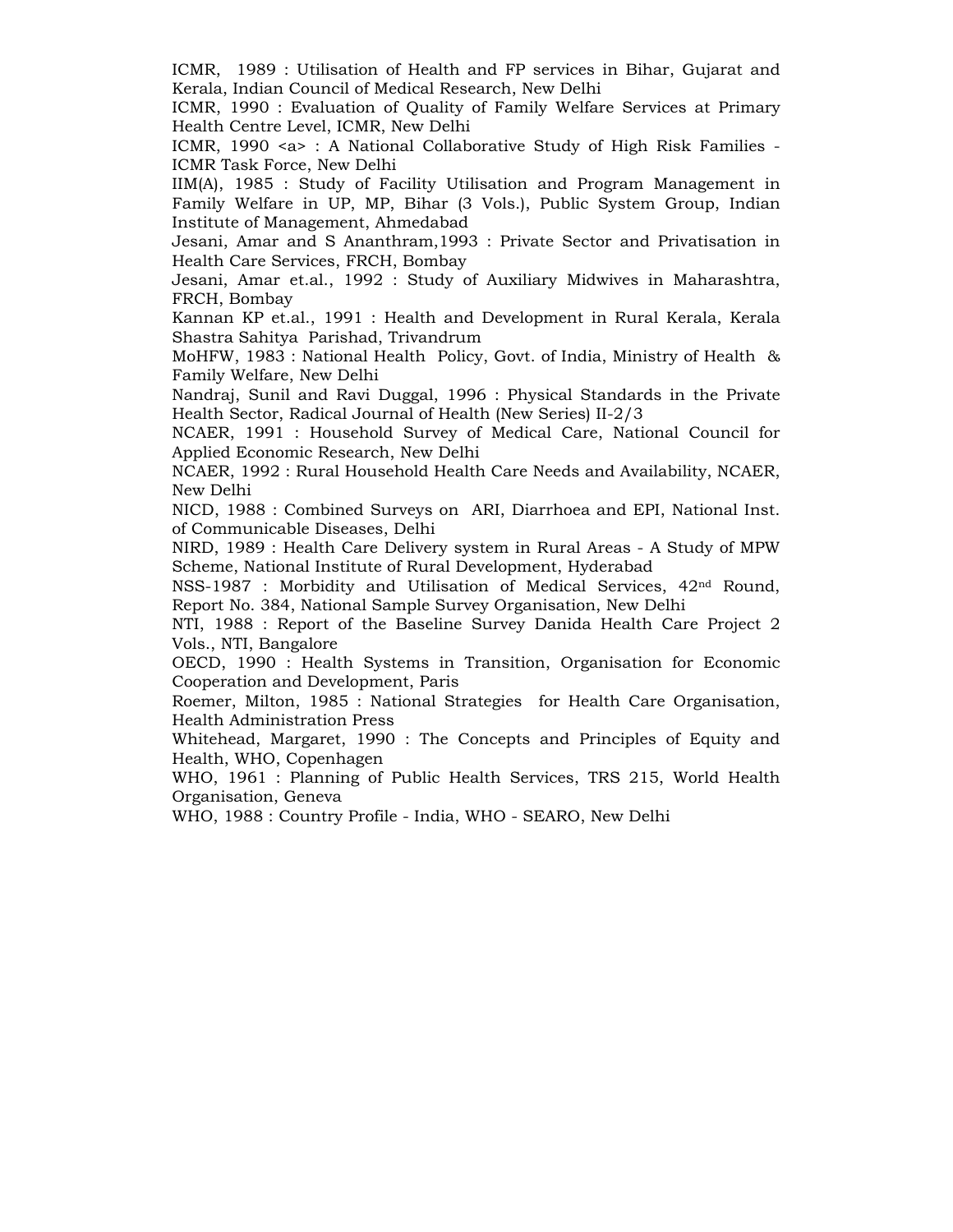| <b>ANNEXE 1: Selected Committee Recommendations</b> |  |  |
|-----------------------------------------------------|--|--|
|-----------------------------------------------------|--|--|

| <b>BHORE</b>     |                | <b>MUDALIAR</b>          |        | <b>JAIN</b>      |                  |                       | <b>KARTAR</b>  | <b>SINGH</b>     |           | <b>SRIVASTAVA</b>          |           | <b>ICMR-ICSSR</b><br><b>JOINT</b>        |               |           | <b>NATIONAL</b> |               |
|------------------|----------------|--------------------------|--------|------------------|------------------|-----------------------|----------------|------------------|-----------|----------------------------|-----------|------------------------------------------|---------------|-----------|-----------------|---------------|
| <b>COMMITTEE</b> |                | <b>COMMITTEE</b>         |        | <b>COMMITTEE</b> |                  | <b>COMMITTEE 1974</b> |                | <b>COMMITTEE</b> |           | <b>PANEL 1980</b>          |           |                                          | HEALTH POLICY |           |                 |               |
| 1946             |                | 1961                     |        | 1966             |                  |                       |                |                  | 1975      |                            |           |                                          |               | 1983      |                 |               |
|                  |                |                          |        |                  |                  |                       | Integration    | of               |           |                            | $\bullet$ | Village                                  | health        |           |                 |               |
|                  | One PHU per    | One PHC per<br>$\bullet$ |        | $\bullet$        | One bed per      |                       | all            | health           | $\bullet$ | One male and               |           | unit<br>at                               | 1000          | $\bullet$ | Provision       | of            |
|                  | 10-20000       | 40000                    |        |                  | 1000             |                       | programs       | and              |           | female<br>one              |           | population                               | level         |           | universal,      |               |
|                  | population     | population               |        |                  | population       |                       | health workers |                  |           | health worker              |           | with<br>one                              | male          |           | comprehensiv    |               |
|                  | with 75 beds   | without                  |        | $\bullet$        | One 50 bed       | $\bullet$             | A team of one  |                  |           | 5000<br>per                |           | and<br>female<br>one                     |               |           | e               | primary       |
|                  | and 6 doctors  | hospital                 |        |                  | hospital<br>at   |                       | male and       | one              |           | population                 |           | health worker                            |               |           | health          | care          |
|                  | and 6 public   | services                 |        |                  | taluka level     |                       | female         | worker           | $\bullet$ | One<br>health $\bullet$    |           | Subcentre                                | for           |           | services        |               |
|                  | health nurses  | One bed                  | per    | $\bullet$        | Enhancing        |                       | at             | subcentre        |           | assistant per              |           | 5000<br>population $\vert \bullet \vert$ |               |           | Involvement of  |               |
|                  | One bed per    | 1000                     |        |                  | maternity        |                       | level          | (3000)           |           | $\overline{2}$<br>health   |           | with<br>one                              | male          |           | private         |               |
|                  | 175            | population               |        |                  | facilities<br>at |                       | population)    |                  |           | workers                    |           | one female<br>and                        |               |           | practitioners   |               |
|                  | population,    | and                      | one    |                  | each level       | $\bullet$             | One PHC per    |                  | $\bullet$ | One additional             |           | health worker                            |               |           | and NGOs to     |               |
|                  | one doctor per | doctor                   | per    | $\bullet$        | Health           |                       | 50000          |                  |           | doctor<br>and $\bullet$    |           | One 30 bedded                            |               |           | expand          |               |
|                  | 1600 and one   | 3000                     |        |                  | insurance        |                       | population     |                  |           | nurse at PHC               |           | Community                                |               |           | coverage        | of            |
|                  | nurse per 600  | population               |        |                  | for a larger     | $\bullet$             | One            | health           |           | MCH<br>for                 |           | health centre per                        |               |           | services        | <sub>SO</sub> |
|                  | population     | One                      | 50     |                  | population       |                       | supervisor     | for              |           | services                   |           | 100000                                   |               |           | that            | access        |
|                  | One 650 bed    | bedded                   | basic  |                  | coverage         |                       | every 4 health |                  | $\bullet$ | Increase PHC               |           | population with 6                        |               |           | improves        |               |
|                  | hospital<br>at | speciality               |        | $\bullet$        | Charging         |                       | workers        |                  |           | drug budgets               |           | general                                  | doctors       |           | Transfer        | of            |
|                  | taluka (3 lakh | hospital                 | for    |                  | health cess      |                       |                |                  | $\bullet$ | Compulsory                 |           | and 3 specialists                        |               |           | knowledge       | of            |
|                  | population)    | each                     | taluka |                  | to augment       |                       |                |                  |           | national                   | $\bullet$ | District                                 | health        |           | simple skill to |               |
|                  | level and one  | and                      | one    |                  | resources        |                       |                |                  |           | service of 2               |           | for<br>centre                            |               |           | village         | based         |
|                  | district       | district                 |        |                  |                  |                       |                |                  |           | years at PHC               |           | million                                  |               |           | workers         |               |
|                  | hospital<br>of | hospital                 | of     |                  |                  |                       |                |                  |           | by<br>every                |           | population                               | and $\bullet$ |           | Evolving        | a             |
|                  | $2500$ beds    | 500 beds                 |        |                  |                  |                       |                |                  |           | doctor                     |           | specialist                               | centre        |           | decentralised   |               |
|                  | No patents in  | Explicit<br>$\bullet$    |        |                  |                  |                       |                |                  |           | 5 <sup>th</sup><br>between |           | 5<br>million<br>at                       |               |           | system          | of            |
|                  | pharmaceutic   | Central                  |        |                  |                  |                       |                |                  |           | and 15 <sup>th</sup> year  |           | population                               |               |           | health          | care          |
|                  | al products    | government               |        |                  |                  |                       |                |                  |           | of career                  | $\bullet$ | further<br>No                            |               |           | and             |               |